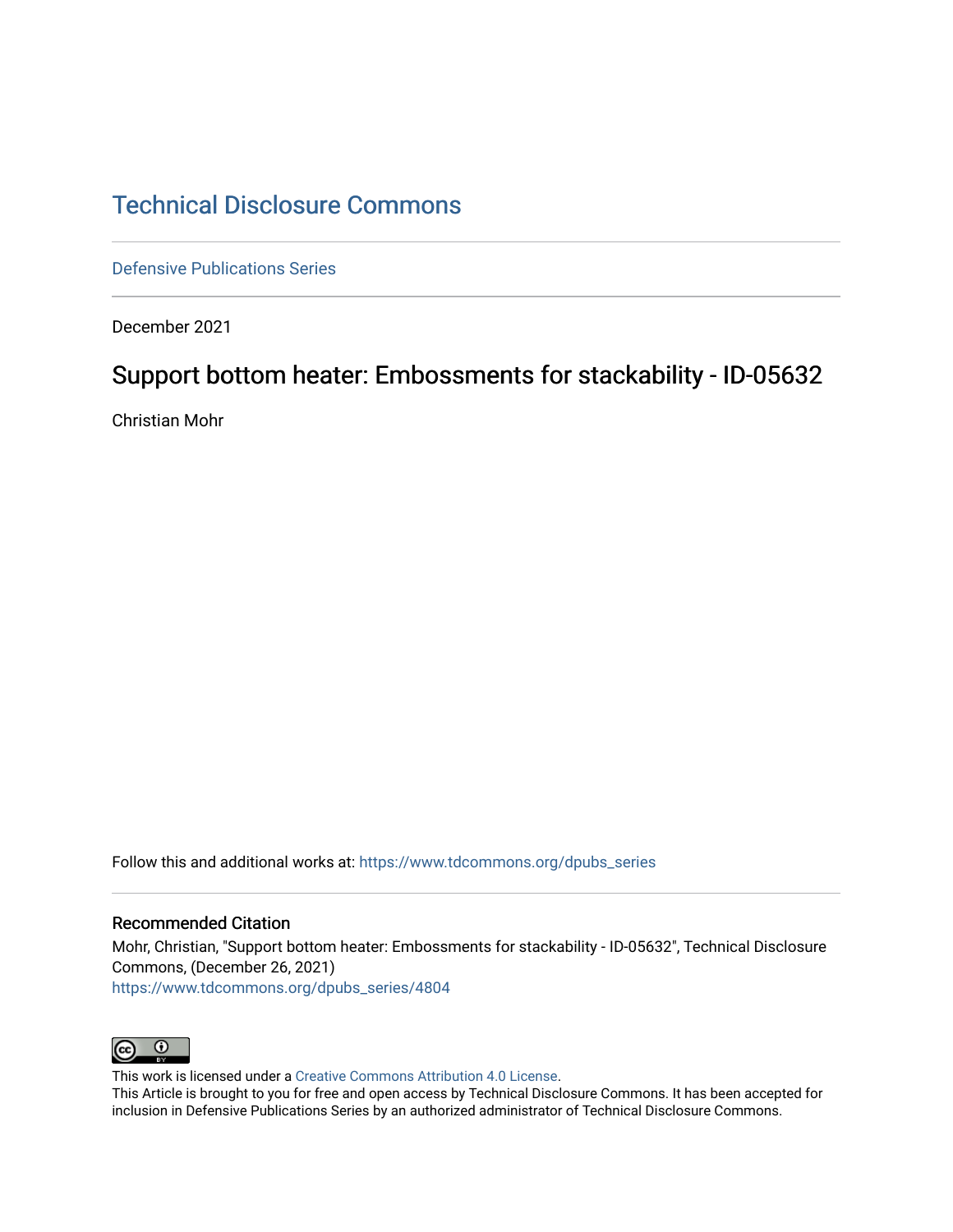

**Support bottom heater: Embossments for stackability**

# 1. Summary of the disclosure

The present invention relates to a support frame and a bottom heater thereof, wherein the support frame comprises a bottom plate, flanges, and embossment elements. The flanges are inclinedly extended from the side edges of the bottom plate. The embossment elements are arranged on the flanges. During a process of stacking at least two support frames, a holding mechanism is formed by the embossment elements of one of the two support frames. The embossment elements of one of the two support frames hold the bottom plate of the other support frame. Preferably, the support frame further comprises cut-out portions arranged on the flanges. During the stacking process, a stable holding mechanism is built by paring embossment elements of one of the two support frames and the cut-out portions of the other of the two support frames.

Accordingly, the present invention provides a support frame having a stable-holding mechanism between stacked support frames without compromising the production, transportation, assembly, and functionality of the support frames.

# 2. Applicable Patent categorization

| F24C15/00 | Domestic stoves or ranges (exclusively for solid<br>fuels F24B); Details of domestic stoves or ranges, of general<br>application |
|-----------|----------------------------------------------------------------------------------------------------------------------------------|
| B65D69/00 | Articles joined together for convenience of storage or<br>transport without the use of packaging elements                        |

# 3. Technology domain

The present invention relates to a support frame for cooking appliances, and particularly to a bottom heater. Further, the invention relates to a support system of stacking support frames.

# 4. References

# 1. [WO2020136254A1](https://worldwide.espacenet.com/patent/search?q=pn%3DWO2020136254A1) A COOKING DEVICE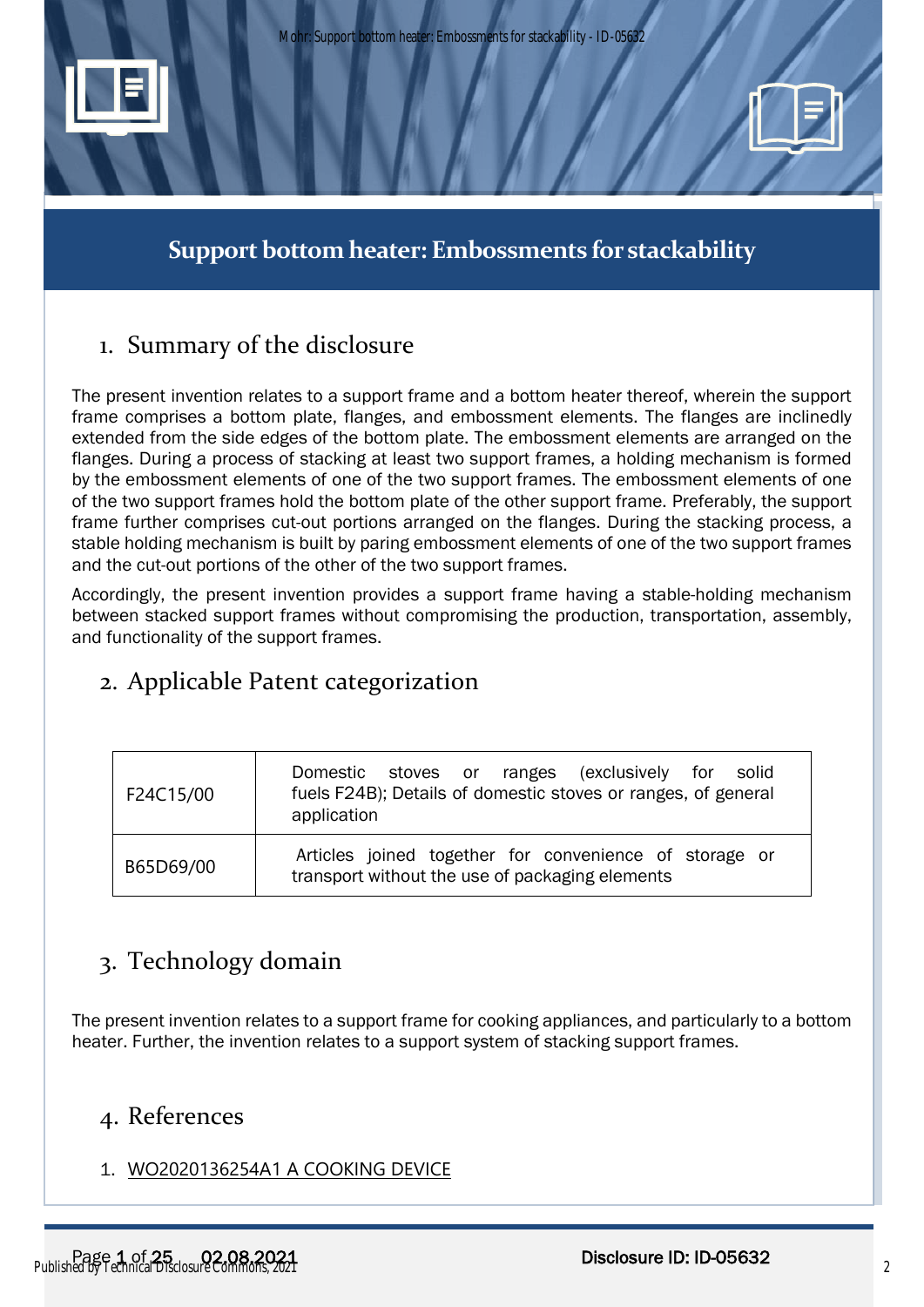



## Abstract:

The present invention relates to a cooking device (1) comprising a burner plate (2) having a flat surface and at least one cooking zone; at least one burner group (3) which is provided on the burner plate (2) and which enables the flame reach the vessel wherein the cooking process is performed; a body (4) whereon the burner plate (2) is fixed; and at least one connection member (5) which enables the burner plate (2) to be detachably mounted onto the body (4), wherein a support (6) which disposed between the body (4) and the burner plate (2) so as to contact both the body (4) and the burner plate (2).

# 2. [KR20090001349U](https://worldwide.espacenet.com/patent/search?q=pn%3DKR20090001349U) GAS ELECTRIC RANGE

Abstract:

The present invention relates to a household cooking utensil, and in detail, a composite structure of a household gas stove and an electric stove is to enable the selection of a gas stove and an electric stove according to the characteristics of the cooked food. Electric stove, index stove, gas stove.

# 5. Problem to be solved

A modern cooking appliance typically comprises a cavity for receiving food to be cooked. The oven cavity is commonly made of metal sheets. Furthermore, looped heating elements are provided for heating the cavity. Traditionally, a top heating element is placed inside the cavity in the upper region, whereas a bottom heating element is placed outside and underneath the cavity. Alternatively, some appliances include an evaporation heating element and a support frame that supports the heating element and functions as a cover plate to protect the heating elements.



<span id="page-2-0"></span>*Figure 1. A comparison between a standard heating element with a primary loop and an evaporative heating element with a primary and secondary loop.*

Two types of heating elements, a standard type and an evaporative type may be found in modern ovens. In a standard heating element only one primary loop is present and in an evaporative heating element a primary loop and a secondary loop are present, as illustrated in [Figure 1](#page-2-0).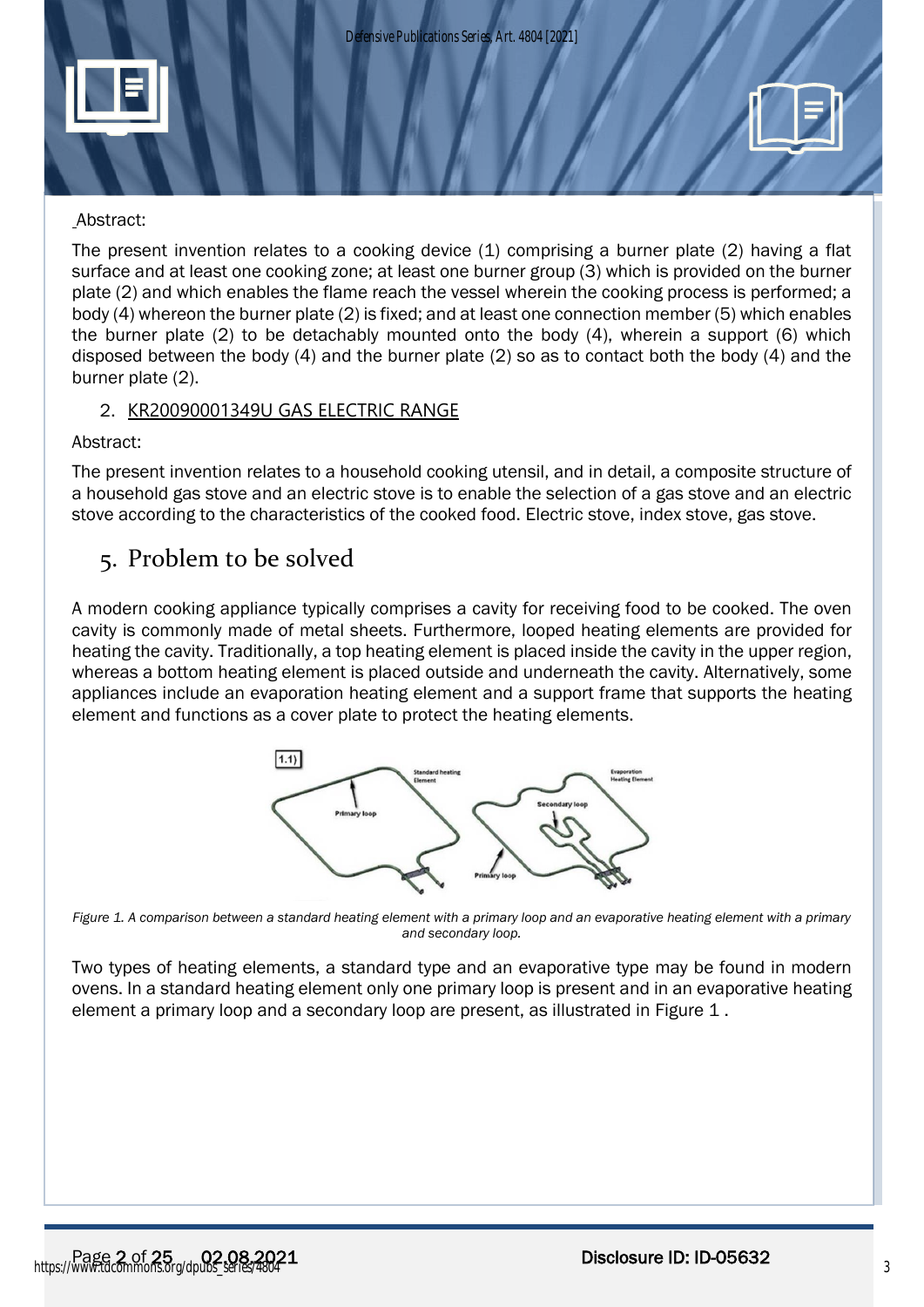

*Figure 2. A comparison between a standard heating element support and an evaporative heating element support.*

<span id="page-3-0"></span>The standard heating element and the evaporative heating element require differently shaped support frames, as shown in a comparison in [Figure 2.](#page-3-0) The support frame for the evaporative support comprises a deep drawn embossment structure that participates in the evaporative function together with the secondary loop.



<span id="page-3-1"></span>*Figure 3. A perspective view showing, for the heating support; (a) cavity fixation bends; (b) a rear flange for heater fixation and a fixation hole; (c) lateral bends; (d) an installation with a heating element fixation and welding spots.*

As shown in [Figure 3](#page-3-1) and [Figure 4,](#page-4-0) a support frame is enabled to retain a heating element while fixed to the bottom side of the oven by welding or other fixation means. These fixation means may be part of the support frame structure, such as bends of retention tabs. All structural requirements for the support frame may be achieved by traditional metal conforming techniques.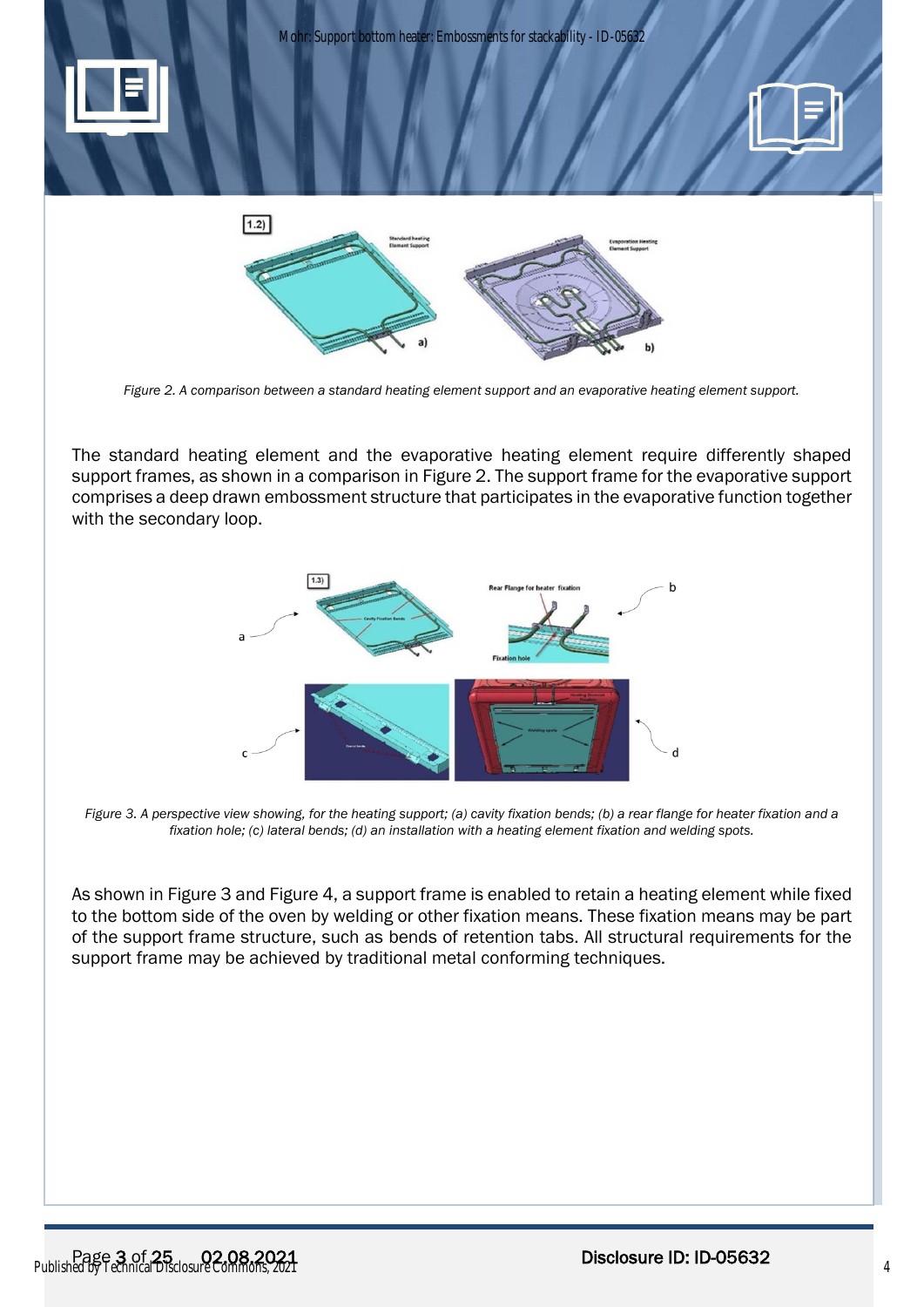*Defensive Publications Series, Art. 4804 [2021]*



*Figure 4. A perspective view of a support frame installation.*

<span id="page-4-0"></span>Following the production, e.g., a molding press, of support frames, a common practice is to stack the support frames for later use. Nevertheless, due to the support frames design, the stacked support frames are normally unstable. A common problem is that the stacked support frames slide down and consequently delay the production line. Further, when the stacked support frames slide, they may be damaged, e.g., deformed. To prevent damages of the stacked support frames when sliding, additional components that provide stability to the stacks, such as boxes or films, proposed in the prior art, e.g., [US2012085500A1,](https://worldwide.espacenet.com/patent/search?q=pn%3DUS2012085500A1) are used. Therein, such preventing solution increase additional costs and become inconvenient for many reasons, such as adding packing and unpacking processes, adding packing materials and elements to the process, and delaying the production line because of the addition of processes.

Another solution known in the state of the art is that where support frames are nested in a tight way or a perfect fit. Nesting the support frames in such a way provides a hooking function or a lock function. The hooking or the locking function is not desired since such a function is difficult to separate the support frames for further use. Thus, the previous solution, although solving the problem of stability, would also encounter the problem of delaying the production line.

That is to say, when workers press corresponding sheet metal pieces to the shape of the support frames and subsequently take the shaped support frames out of the press and collect them on a stack, these frames have the problem to slide into each other and stick together in such a tight way that the subsequent assembly of the ovens is impaired, especially automated assembly.

Hence, there is a need in the state of the art to provide a solution, when support frames are stacked, stability is obtained without compromising the production, transportation, assembly, and functionality of the support frames.

# 6. Proposed solution

The invention relates to a support frame and a bottom heater thereof for overcoming the abovementioned drawbacks. The support frame comprises a bottom plate, flanges, and embossment elements. The flanges are inclinedly extended from the side edges of the bottom plate. The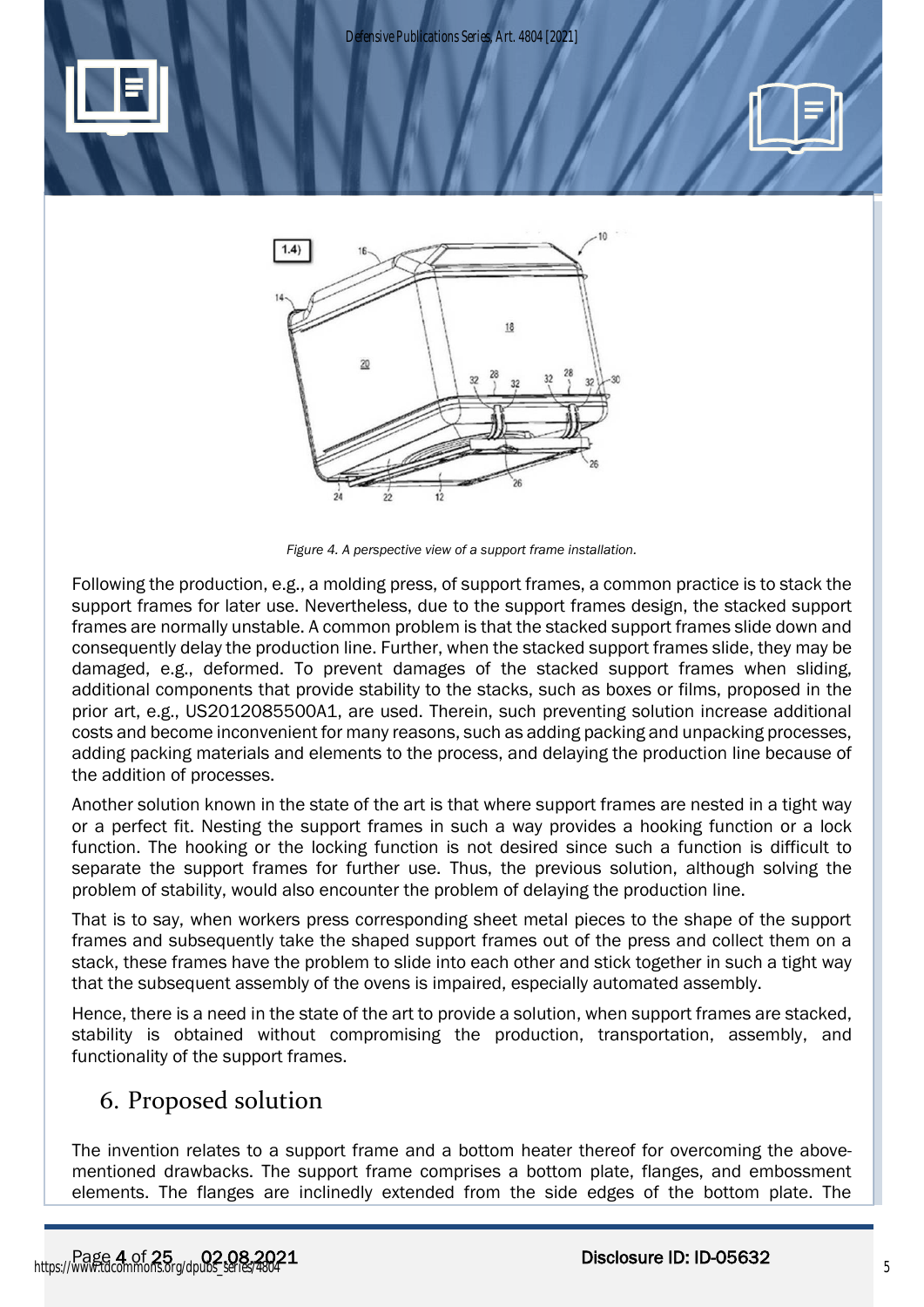



That means that there is no concrete block of the support frame, i.e., the support frame of the invention does not include any dedicated structure to avoid the shaped support frames tightly sliding into each other, like the problem mentioned before.

Preferably, the embossment shall be placed in a position higher than the components, e.g., protrusion or supports, arranged in the central area of the bottom plate.

Preferably, the support frames may be stacked along a vertical direction. Alternatively, the support frames may be laid together on the transverse plane.

Preferably, the flanges are inclinedly extended with a positive angle with respect to the bottom plate so that the support frames easily slide into each other. That means that the flanges define a receiving space and/or a plane having a size larger than the bottom plate.

Preferably, the support frame further comprises cut-out portions. The cut-out portions are arranged on the flanges. The cut-outs, possibly necessary for a bending and /or deep-drawing operation, are placed below the embossments. The cut-out portion of one support frame has the geometrical profile paired with the geometrical profile of the corresponding embossment element of the other support frame. During a process of stacking at least two proposed support frames, a stable-holding mechanism is formed by the embossment elements of one proposed support frame and cut-out portions of the other proposed adjacent support frame. In order to assure stability and a well-support mechanism in the stacking direction, the cut-out is smaller than the embossment depth.

Since the support frames are not packed but rather stand in a well-supported and stable stack, no hooking between them is necessary. This allows the stacking process to be improved and faster at the assembly line. Additionally, it allows the possibility to take any desired number of support frames at any time without requiring an external step of packing. Further, the requirement of disposing packing material is overcome. The manufacturing cost is thus reduced. An additional feature of the proposed invention is that the stacking may be in a horizontal or vertical orientation.

Therein the structure of the proposed frame enables to keep the individual support frames sufficiently spaced from each other when arranged in a stack. Accordingly, the present invention provides a support frame having a stable holding mechanism between stacked support frames without compromising the production, transportation, assembly, and functionality of the support frames.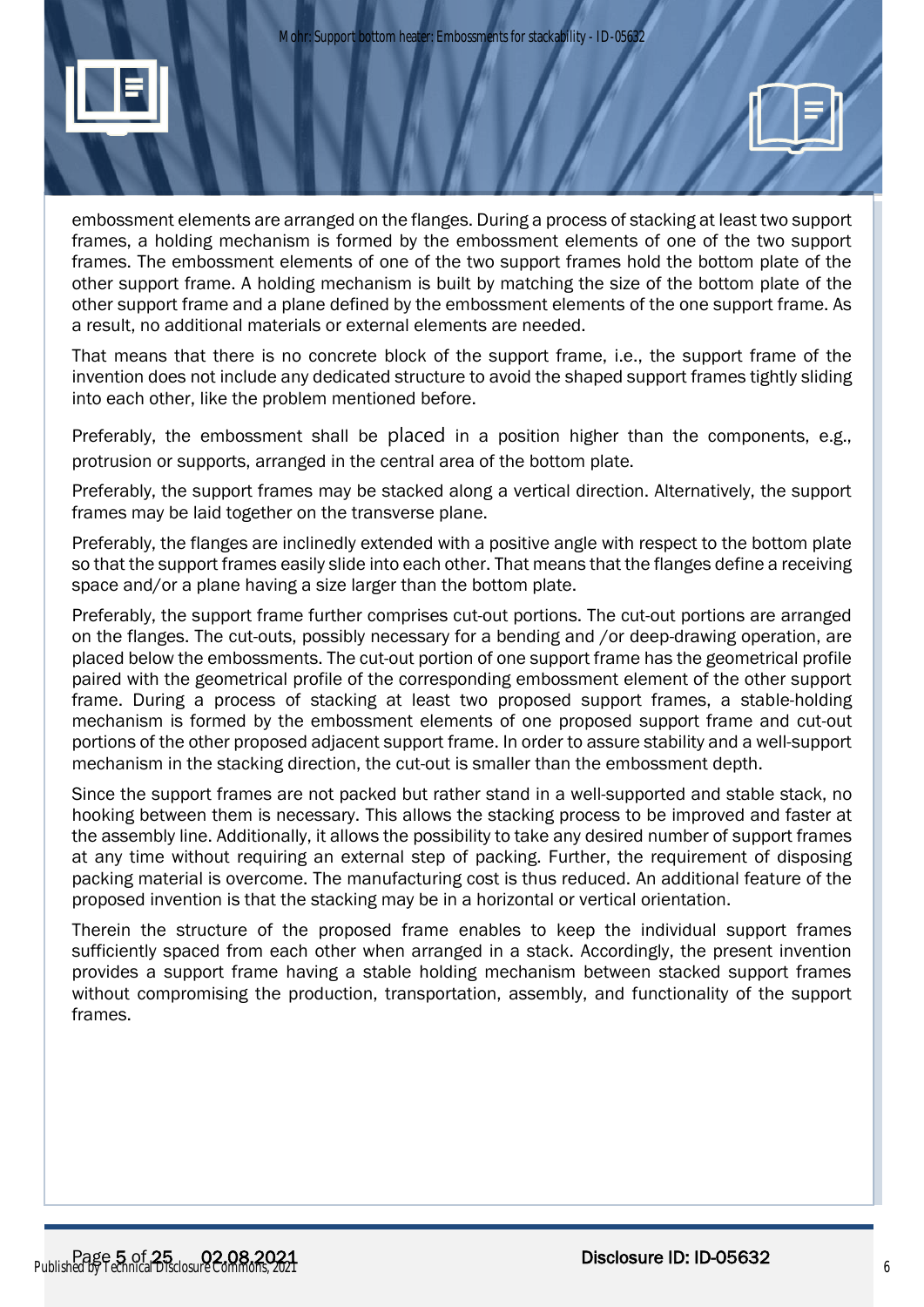

# 7. Description

The present invention relates to a support frame and a bottom heater thereof, wherein the support frame comprises a bottom plate, flanges, and embossments.



*Figure 5. A perspective view of a support frame for a bottom heater according to an embodiment of the invention.*

<span id="page-6-0"></span>As shown in [Figure 5,](#page-6-0) a support frame comprises a bottom plate, flanges (3, 4), and embossments (1, 2), supports (5a, 5b, 5c), and cut-outs (1a, 2a).

The front and rear side edges of the bottom plate are extended upward to form the flanges (3, 4). The flanges (3, 4) are bent at a positive angle, with respect to the bottom plate, to allow the other support frame to slide into the support frame. The embossment front (1) is inwardly projected from the inner surface of the flanges (3), and the embossment rear (2) is inwardly projected from the inner surface of the flanges (4). The embossment front (1) means that the embossment is arranged on the flange formed from the front side edge of the bottom plate. Likewise, the embossment rear (2) means that the embossment is arranged on the flange formed from the rear side edge of the bottom plate.

In this embodiment, the embossments (1, 2) are shaped in a half dome.

During the process of stacking support frames, an example of stacking two support frames is presented in the following description.

The one support frame's embossments (1, 2) define a support plane to hold the other support frame stacked on the one support frame. The one support frame's embossments (1, 2) of the one support frame also prevent the other support frame from being completely locked with the one support frame. The support plane defined by the embossments (1, 2) of the support frame has a size close to match with the size of the bottom plate of the support frame so that a holding mechanism between the stacked support frames is built.

In addition, in [Figure 5,](#page-6-0) the supports (5a, 5b, 5c) stand out, in a perpendicular way, from the bottom plate in the same direction as the flanges (3, 4). The position of the embossments is higher than the supports (5a, 5b, 5c) located in the bottom plate of the same support frame.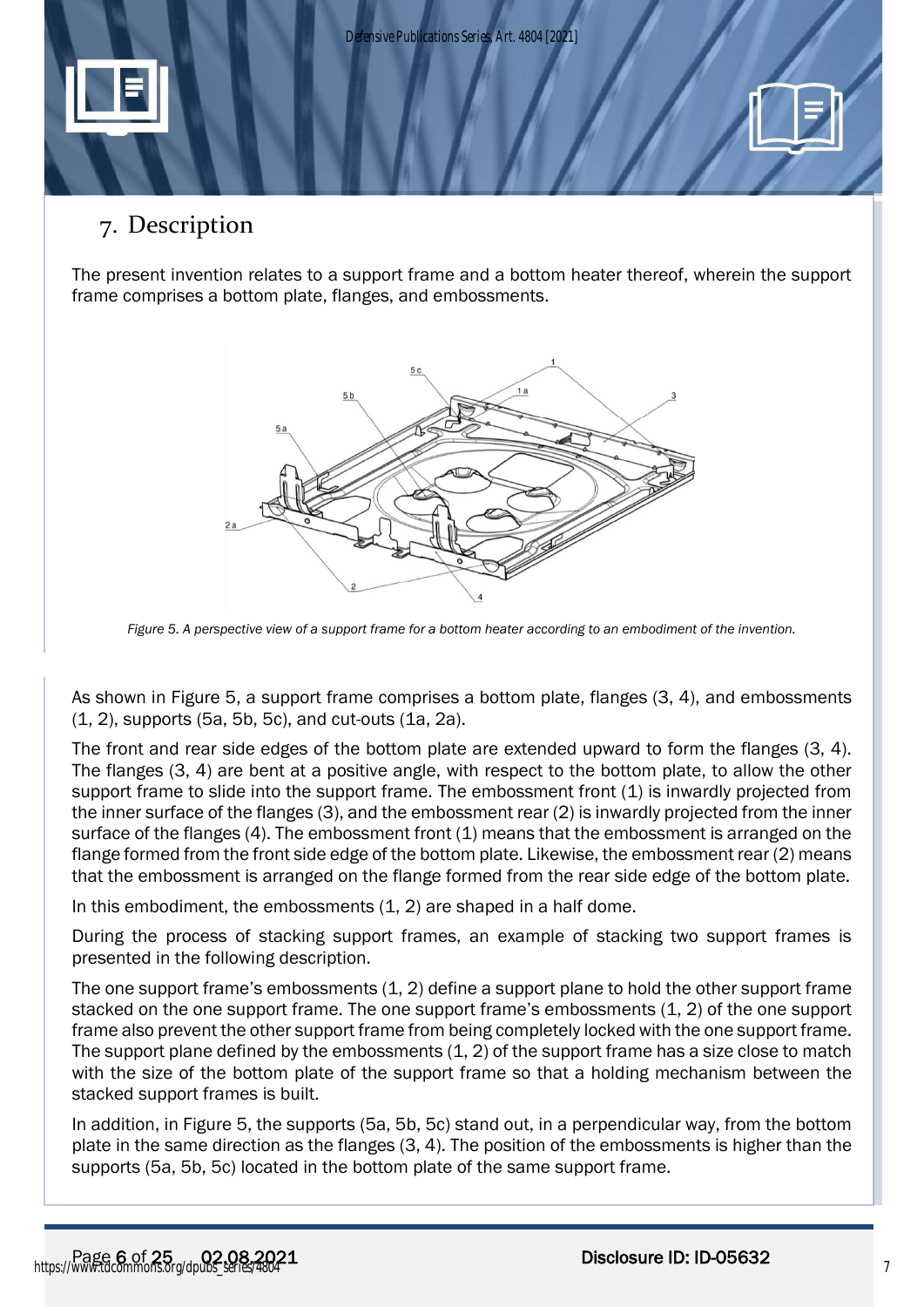

Additionally, cut-outs (1a, 2a) are located below the embossments (1, 2) and on edge formed by the bottom plate and the flanges (3, 4). During stacking at least two support frames, the embossments (1, 2) of one support frame correspond to the paired cut-outs (1a, 2a) of the other support frame so that a stable holding mechanism is built. In this embodiment, the depth of the cut-out (1a, 2a) is smaller than the depth of the embossments (1, 2). Accordingly, the other support frame easily slides on the support plane defined by the embossments (1, 2) of the one support frame until all the embossments (1, 2) correspond to all the paired cut-outs (1a, 2a).



*Figure 6. A top view of the stacking support frames according to the embodiment of the invention*

<span id="page-7-0"></span>As shown in [Figure 6,](#page-7-0) the top view of one of the stacking support frames is presented. The crosssection line A-A is drawn for further showing the relationship of the stacking support frames in [Figure](#page-8-0)  [7.](#page-8-0)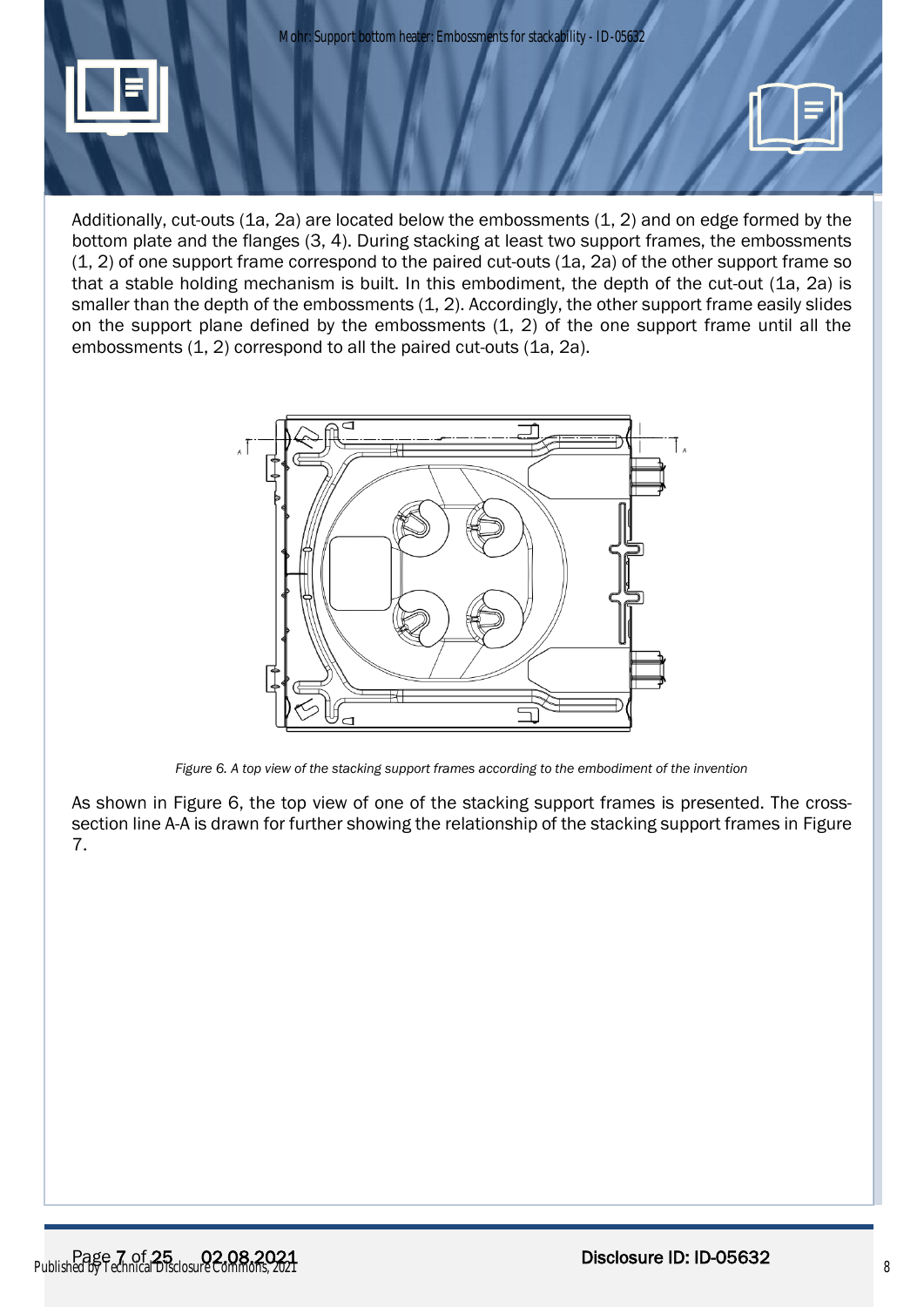





*Figure 7. A cross-sectional view, defined by along the line A-A of Figure 2, of the stacking support frames according to the embodiment of the invention*

<span id="page-8-0"></span>As shown in [Figure 7,](#page-8-0) the bottom plate of one support frame is laid stably by the support plane defined by the embossments of the other support frame receiving the one support frame. Further, the outwardly inclined flanges (3, 4) of the support frames allow the support frames to slide into each other.



*Figure 8. An enlarged view, defined by a dot circle of Figure 3, of pairing the cut-off (1a) and embossment front (1) of the two stacked support frames according to the embodiment of the invention*

<span id="page-8-1"></span>[Figure 8](#page-8-1) shows an enlarged view of area B in [Figure 7,](#page-8-0) wherein a part of the bottom plate lays on the embossment front (1). The depth of the cut-out (1a) located under the embossment (1) is small enough to allow the bottom plate to lay in a stable way on the embossment. Further, it can be observed, in a clearer way, that the flange (1) of the receiving support frame serves to align the support frames.

Additionally, it is possible to obtain different modalities from the above-mentioned invention. For example, the number, location, and shape of the embossments may be modified without compromising the functionality above disclosed. Further, the embossments may be substituted by other elements providing the same purpose, such as stop poles, rails, or a bent flange. Likewise, the height of the embossment may be modified.

Reference signs

1 embossments front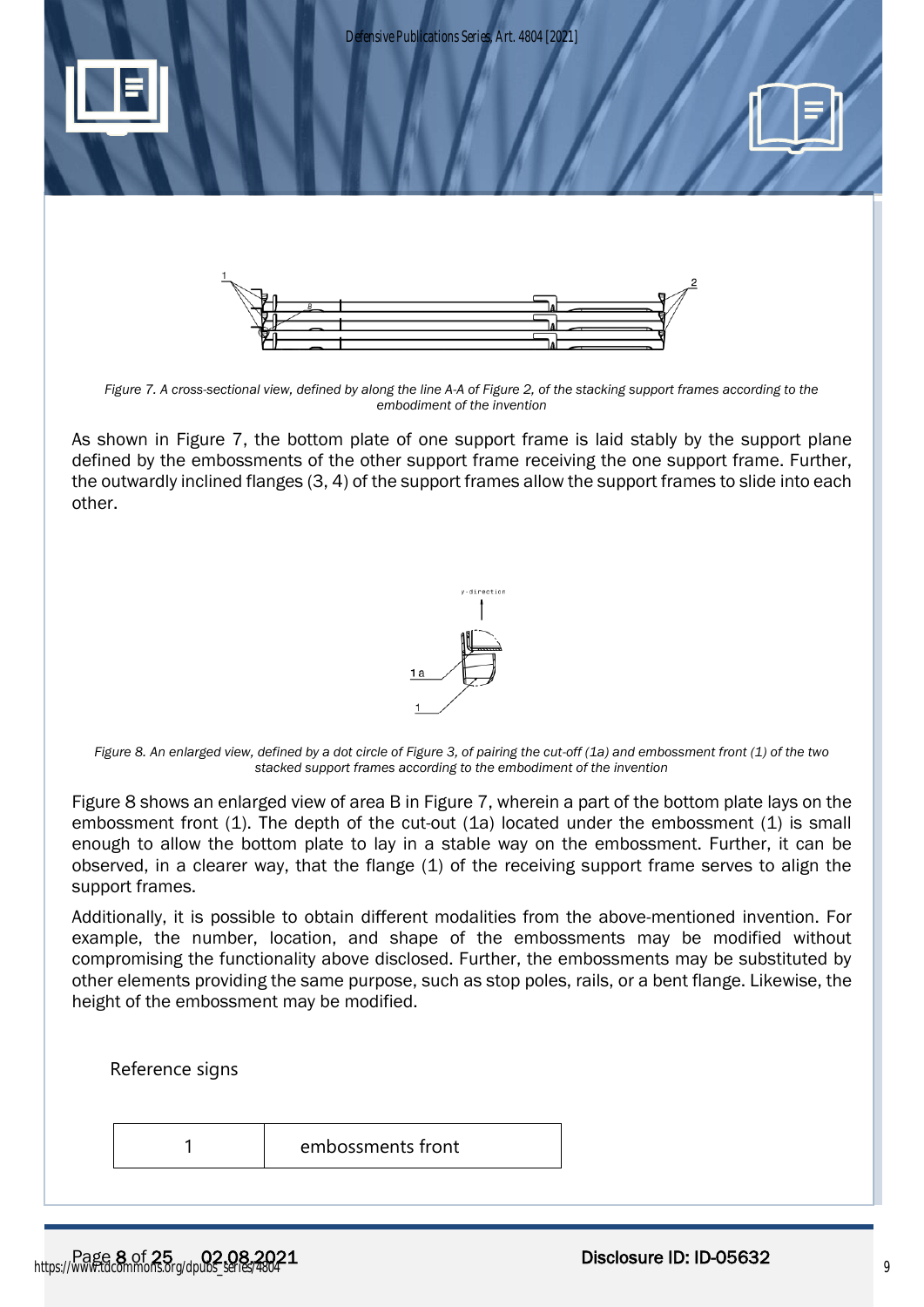

| 1a, 2a     | cut-outs        |
|------------|-----------------|
|            | embossment rear |
| 3, 4       | flanges         |
| 5a, 5b, 5c | supports        |

# 8. Machine translations

Stützen Sie die Bodenheizung: Prägungen für Stapelbarkeit

### 1. Zusammenfassung der Offenbarung

Die vorliegende Erfindung betrifft einen Tragrahmen und einen Bodenheizer, wobei der Tragrahmen eine Bodenplatte, Flansche und Prägeelemente umfasst. Die Flansche sind von den Seitenkanten der Bodenplatte aus schräg nach außen geführt. Die Prägeelemente sind auf den Flanschen angeordnet. Beim Stapeln von mindestens zwei Tragrahmen wird durch die Prägeelemente eines der beiden Tragrahmen ein Haltemechanismus gebildet. Die Prägeelemente des einen der beiden Tragrahmen halten die Bodenplatte des anderen Tragrahmens. Vorzugsweise weist der Tragrahmen ferner an den Flanschen angeordnete Ausschnitte auf. Während des Stapelvorgangs wird durch das Zusammenfügen von Prägeelementen des einen der beiden Tragrahmen und den Ausschnitten des anderen der beiden Tragrahmen ein stabiler Haltemechanismus gebildet.

Dementsprechend bietet die vorliegende Erfindung einen Tragrahmen mit einem stabilen Haltemechanismus zwischen gestapelten Tragrahmen, ohne die Produktion, den Transport, die Montage und die Funktionalität der Tragrahmen zu beeinträchtigen.

2. Anwendbare Patent-Kategorisierung

F24C15/00 Haushaltsöfen oder -herde (ausschließlich für feste Brennstoffe F24B); Einzelheiten von Haushaltsöfen oder -herden, allgemein anwendbar

### B65D69/00

Gegenstände, die zur bequemen Lagerung oder zum Transport ohne Verpackungselemente zusammengefügt sind

#### 3. Technisches Gebiet

Die vorliegende Erfindung betrifft einen Tragrahmen für Kochgeräte, insbesondere für einen Bodenheizer. Ferner betrifft die Erfindung ein Tragsystem zum Stapeln von Tragrahmen.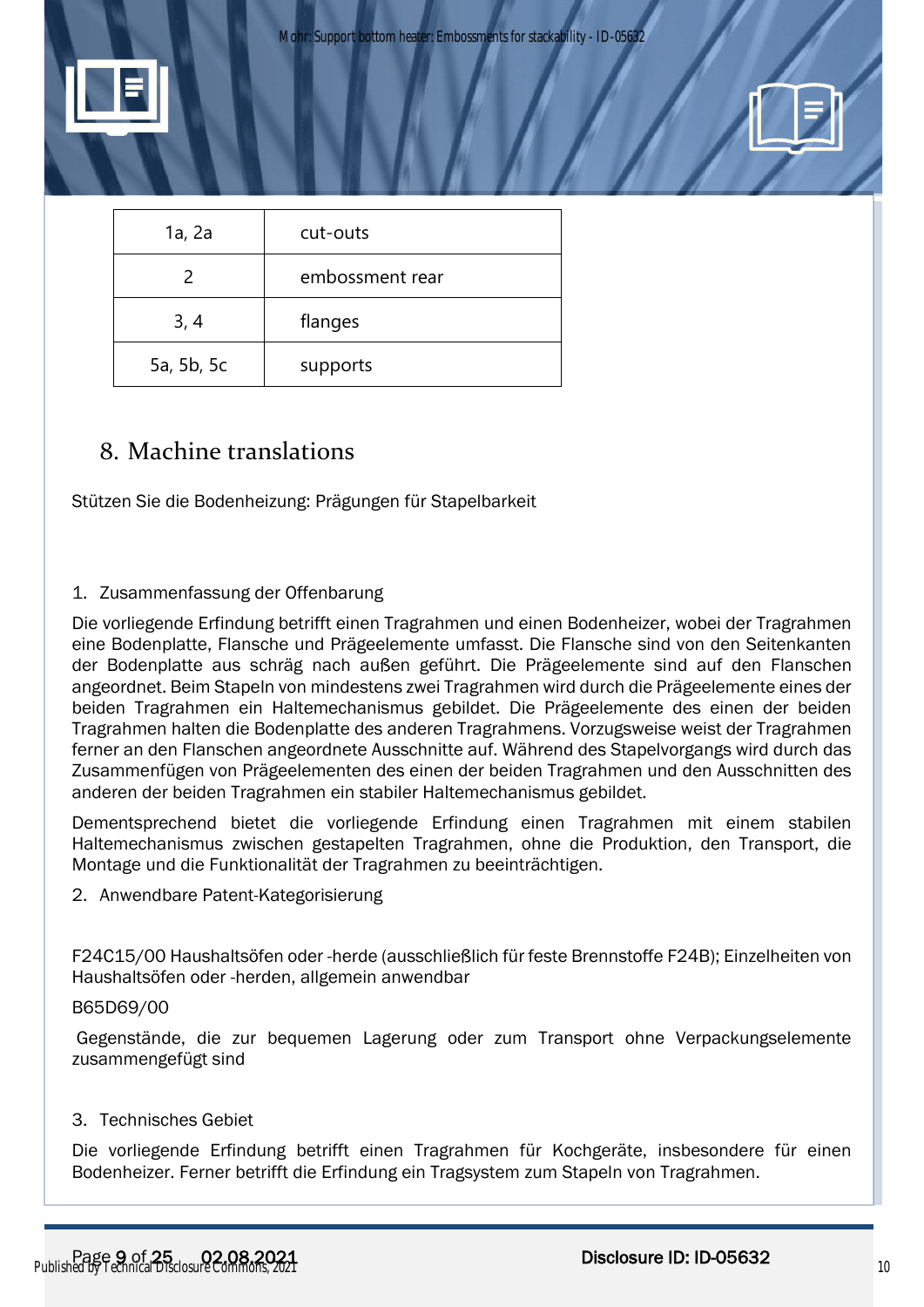

### 4. Referenzen

## 1. WO2020136254A1 EIN KOCHGERÄT

### Zusammenfassung:

Die vorliegende Erfindung betrifft eine Kochvorrichtung (1), umfassend eine Brennerplatte (2) mit einer flachen Oberfläche und mindestens einer Kochzone; mindestens eine Brennergruppe (3), die auf der Brennerplatte (2) vorgesehen ist und die es ermöglicht, dass die Flamme das Gefäß erreicht, in dem der Kochvorgang durchgeführt wird; einen Körper (4), an dem die Brennerplatte (2) befestigt ist; und mindestens ein Verbindungselement (5), das es ermöglicht, die Brennerplatte (2) abnehmbar an dem Körper (4) zu montieren, wobei ein Träger (6) zwischen dem Körper (4) und der Brennerplatte (2) angeordnet ist, um sowohl den Körper (4) als auch die Brennerplatte (2) zu berühren.

### 2. KR20090001349U GAS-ELEKTROHERD

#### Zusammenfassung:

Die vorliegende Erfindung bezieht sich auf ein Haushaltskochgerät, und im Detail, eine zusammengesetzte Struktur eines Haushalts Gasherd und ein Elektroherd ist es, die Auswahl eines Gasherd und ein Elektroherd nach den Eigenschaften der gekochten Lebensmittel zu ermöglichen. Elektroherd, Indexherd, Gasherd.

#### 5. Zu lösendes Problem

Ein modernes Kochgerät besteht in der Regel aus einem Hohlraum zur Aufnahme des Kochguts. Der Garraum besteht in der Regel aus Metallblechen. Darüber hinaus sind für die Beheizung des Garraums Heizelemente in Form von Schleifen vorgesehen. Traditionell ist ein oberes Heizelement im oberen Bereich des Garraums angeordnet, während ein unteres Heizelement außerhalb und unterhalb des Garraums angebracht ist. Alternativ dazu umfassen einige Geräte ein Verdampfungsheizelement und einen Tragrahmen, der das Heizelement trägt und als Abdeckplatte zum Schutz der Heizelemente dient.

Abbildung 1. Ein Vergleich zwischen einem Standardheizelement mit einem Primärkreislauf und einem Verdunstungsheizelement mit einem Primär- und einem Sekundärkreislauf.

In modernen Öfen finden sich zwei Arten von Heizelementen, ein Standard- und ein Verdunstungsheizelement. In einem Standardheizelement ist nur ein Primärkreislauf vorhanden, während in einem Verdunstungsheizelement ein Primärkreislauf und ein Sekundärkreislauf vorhanden sind, wie in Abbildung 1 dargestellt.

Abbildung 2. Ein Vergleich zwischen einem Standard-Heizelementträger und einem Verdunstungsheizkörper-Träger.

Das Standardheizelement und das Verdunstungsheizelement erfordern unterschiedlich geformte Tragrahmen, wie ein Vergleich in Abbildung 2 zeigt. Der Tragrahmen für den Verdunstungsträger besteht aus einer tiefgezogenen Prägestruktur, die zusammen mit der Sekundärschleife an der Verdunstungsfunktion beteiligt ist.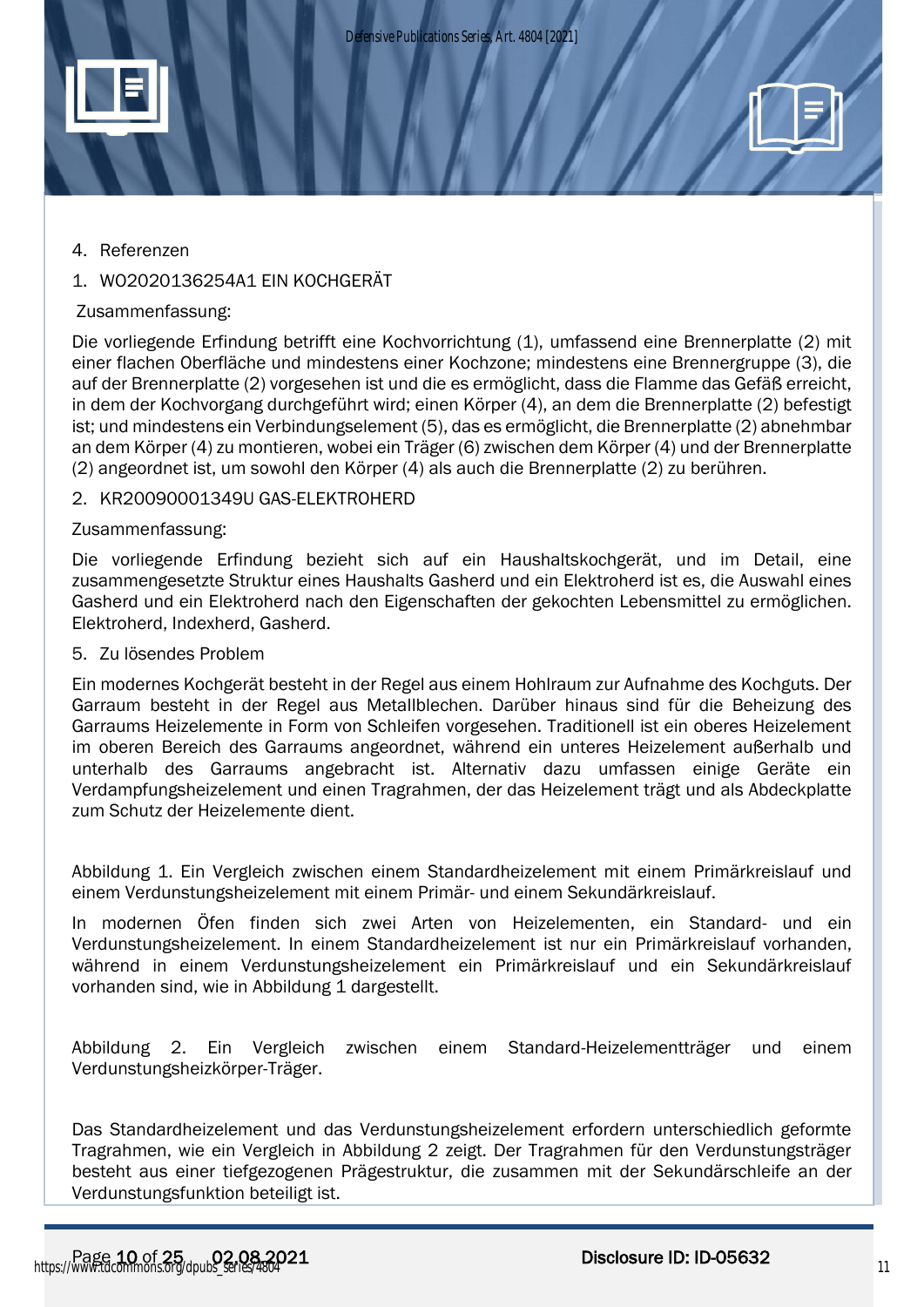

Abbildung 3. Eine perspektivische Ansicht, die für den Heizungshalter folgende Elemente zeigt: (a) Hohlraumbefestigungsbögen; (b) einen hinteren Flansch für die Heizungsbefestigung und ein Befestigungsloch; (c) seitliche Bögen; (d) eine Installation mit einer Heizelementbefestigung und Schweißpunkten.

Wie in den Abbildungen 3 und 4 dargestellt, kann ein Tragrahmen ein Heizelement halten, das durch Schweißen oder andere Befestigungsmittel an der Unterseite des Ofens befestigt ist. Diese Befestigungsmittel können Teil der Struktur des Tragrahmens sein, z. B. gebogene Haltelaschen. Alle strukturellen Anforderungen an den Tragrahmen lassen sich durch herkömmliche Metallanpassungstechniken erfüllen.

## Abbildung 4. Eine perspektivische Ansicht einer Stützrahmeninstallation.

Nach der Herstellung von Stützrahmen, z. B. in einer Formpresse, ist es üblich, die Stützrahmen zur späteren Verwendung zu stapeln. Aufgrund der Konstruktion der Stützrahmen sind die gestapelten Stützrahmen jedoch normalerweise instabil. Ein häufiges Problem ist, dass die gestapelten Stützrahmen nach unten rutschen und dadurch die Produktionslinie verzögern. Wenn die gestapelten Stützrahmen rutschen, können sie außerdem beschädigt, z. B. verformt werden. Um Beschädigungen der gestapelten Tragrahmen beim Gleiten zu verhindern, werden zusätzliche Komponenten verwendet, die den Stapeln Stabilität verleihen, wie z. B. Boxen oder Folien, die im Stand der Technik vorgeschlagen wurden, z. B. US2012085500A1. Eine solche Verhinderungslösung verursacht jedoch zusätzliche Kosten und ist aus vielen Gründen unpraktisch, z. B. durch zusätzliche Ein- und Auspackvorgänge, zusätzliche Verpackungsmaterialien und elemente im Prozess und Verzögerungen in der Produktionslinie aufgrund zusätzlicher Vorgänge.

Eine andere im Stand der Technik bekannte Lösung ist die, bei der die Stützrahmen eng oder passgenau ineinander geschachtelt werden. Durch eine solche Verschachtelung der Tragrahmen wird eine Einhakfunktion oder eine Verriegelungsfunktion erreicht. Die Verhakungs- oder Verriegelungsfunktion ist nicht erwünscht, da eine solche Funktion das Trennen der Stützrahmen für die weitere Verwendung erschwert. Die bisherige Lösung löst zwar das Stabilitätsproblem, hat aber auch das Problem der Verzögerung der Produktionslinie zur Folge.

Das heißt, wenn Arbeiter entsprechende Blechteile in die Form der Tragrahmen pressen und anschließend die geformten Tragrahmen aus der Presse nehmen und auf einem Stapel sammeln, haben diese Rahmen das Problem, ineinander zu rutschen und so fest aneinander zu kleben, dass die anschließende Montage der Öfen beeinträchtigt wird, insbesondere die automatisierte Montage.

Daher besteht im Stand der Technik die Notwendigkeit, eine Lösung zu finden, die beim Stapeln von Tragrahmen die Stabilität erhält, ohne die Produktion, den Transport, die Montage und die Funktionalität der Tragrahmen zu beeinträchtigen.

## 6. Vorgeschlagene Lösung

Die Erfindung betrifft einen Tragrahmen und dessen Bodenheizung zur Überwindung der vorgenannten Nachteile. Der Tragrahmen besteht aus einer Bodenplatte, Flanschen und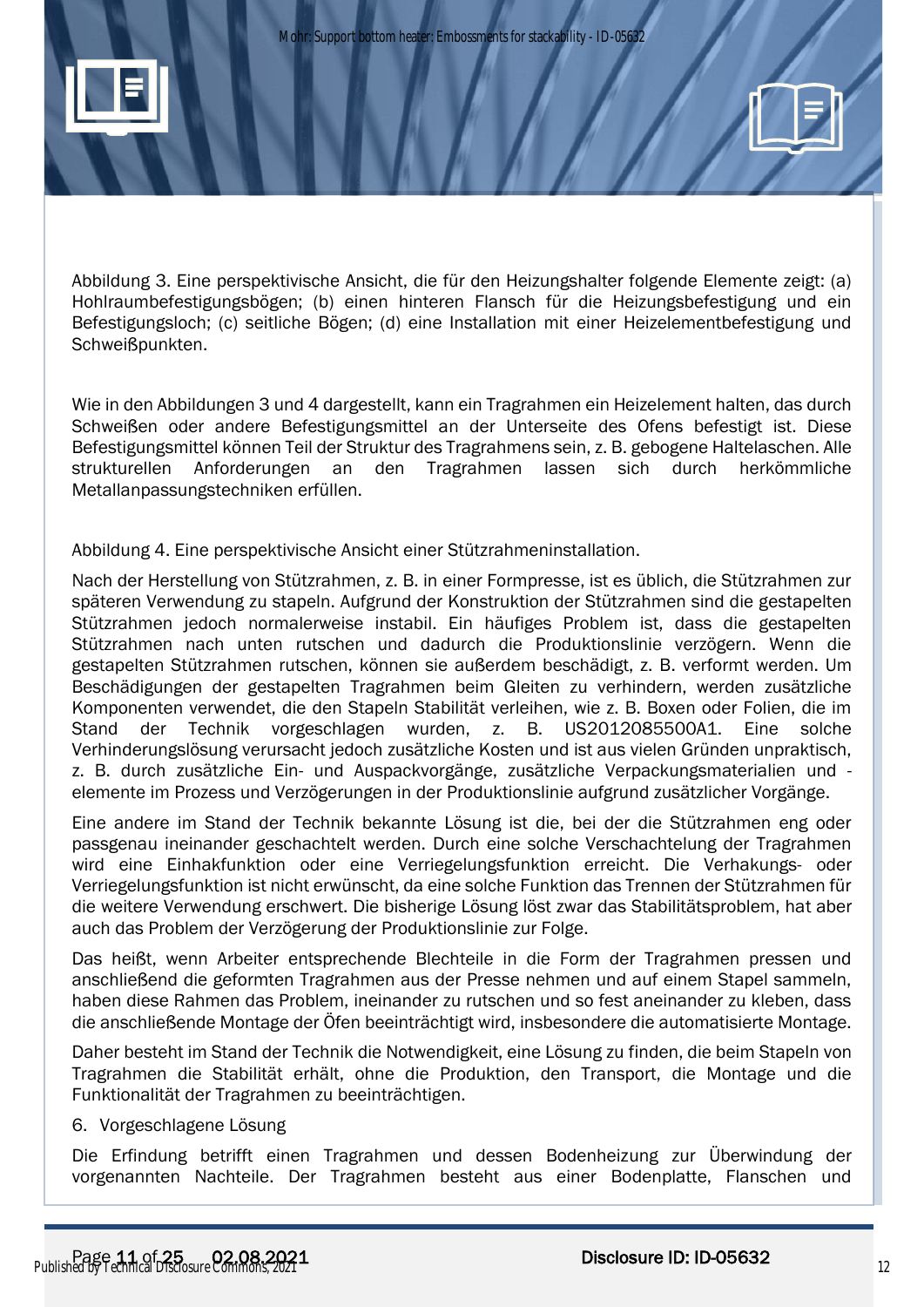

Prägeelementen. Die Flansche sind von den Seitenkanten der Bodenplatte aus schräg nach außen geführt. Die Prägeelemente sind auf den Flanschen angeordnet. Beim Stapeln von mindestens zwei Tragrahmen wird durch die Prägeelemente eines der beiden Tragrahmen ein Haltemechanismus gebildet. Die Prägeelemente des einen der beiden Tragrahmen halten die Bodenplatte des anderen Tragrahmens. Ein Haltemechanismus wird durch Anpassung der Größe der Bodenplatte des anderen Tragrahmens und einer durch die Prägeelemente des einen Tragrahmens definierten Ebene gebildet. Dadurch werden keine zusätzlichen Materialien oder externen Elemente benötigt.

Das bedeutet, dass es keinen Betonblock des Tragrahmens gibt, d.h. der erfindungsgemäße Tragrahmen enthält keine spezielle Struktur, um zu verhindern, dass die geformten Tragrahmen fest ineinander gleiten, wie das zuvor erwähnte Problem.

Vorzugsweise ist die Prägung höher angeordnet als die im mittleren Bereich der Bodenplatte angeordneten Bauteile, z.B. Vorsprünge oder Stützen.

Vorzugsweise können die Stützrahmen entlang einer vertikalen Richtung gestapelt werden. Alternativ können die Tragrahmen auch in der Querebene aneinandergelegt werden.

Vorzugsweise sind die Flansche in einem positiven Winkel zur Bodenplatte geneigt, so dass die Stützrahmen leicht ineinander gleiten. Das bedeutet, dass die Flansche einen Aufnahmeraum und/oder eine Ebene definieren, die größer als die Bodenplatte ist.

Vorzugsweise umfasst der Tragrahmen außerdem Ausschnitte. Die Aussparungen sind an den Flanschen angeordnet. Die Aussparungen, die möglicherweise für einen Biege- und/oder Tiefziehvorgang erforderlich sind, befinden sich unterhalb der Prägungen. Der Ausschnitt des einen Tragrahmens hat das geometrische Profil, das mit dem geometrischen Profil des entsprechenden Prägeelements des anderen Tragrahmens gepaart ist. Beim Stapeln von mindestens zwei vorgeschlagenen Tragrahmen wird ein stabiler Haltemechanismus durch die Prägeelemente eines vorgeschlagenen Tragrahmens und die ausgeschnittenen Teile des anderen vorgeschlagenen benachbarten Tragrahmens gebildet. Um die Stabilität und einen guten Stützmechanismus in der Stapelrichtung zu gewährleisten, ist der Ausschnitt kleiner als die Prägetiefe.

Da die Stützrahmen nicht gepackt werden, sondern in einem gut gestützten und stabilen Stapel stehen, ist kein Einhaken zwischen ihnen erforderlich. Dadurch kann der Stapelvorgang an der Montagelinie verbessert und beschleunigt werden. Darüber hinaus besteht die Möglichkeit, jederzeit eine beliebige Anzahl von Stützrahmen zu entnehmen, ohne dass ein externer Verpackungsschritt erforderlich ist. Außerdem entfällt das Erfordernis, Verpackungsmaterial zu entsorgen. Die Herstellungskosten werden somit reduziert. Ein zusätzliches Merkmal der vorgeschlagenen Erfindung ist, dass die Stapelung in einer horizontalen oder vertikalen Ausrichtung erfolgen kann.

Dabei ermöglicht es die Struktur des vorgeschlagenen Rahmens, die einzelnen Stützrahmen in ausreichendem Abstand zueinander zu halten, wenn sie in einem Stapel angeordnet sind. Dementsprechend bietet die vorliegende Erfindung einen Tragrahmen mit einem stabilen Haltemechanismus zwischen gestapelten Tragrahmen, ohne die Produktion, den Transport, die Montage und die Funktionalität der Tragrahmen zu beeinträchtigen.

## 7. Beschreibung

Die vorliegende Erfindung betrifft einen Tragrahmen und eine Bodenheizung davon, wobei der Tragrahmen eine Bodenplatte, Flansche und Prägungen umfasst.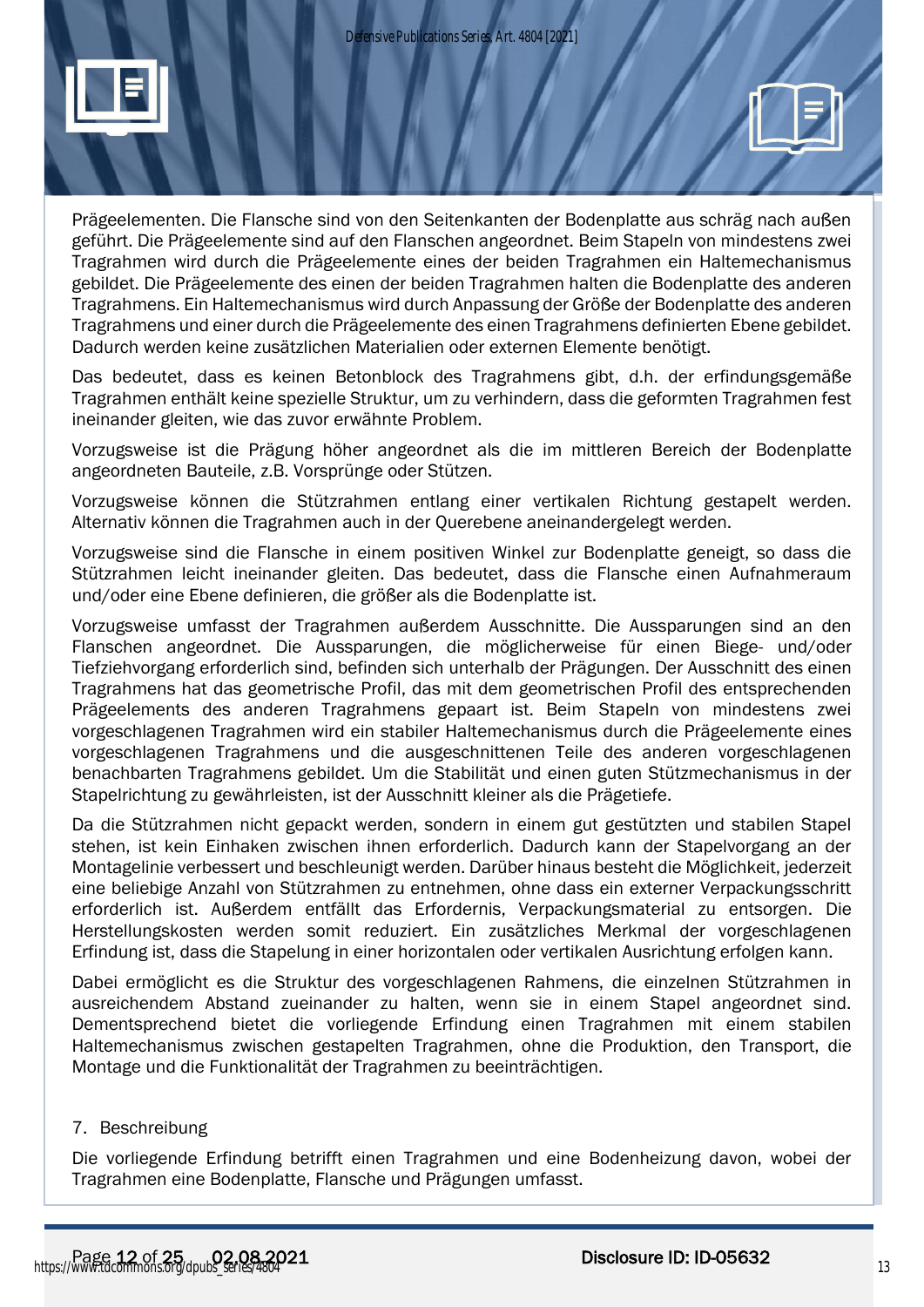

Abbildung 5. Eine perspektivische Ansicht eines Tragrahmens für einen Bodenheizer gemäß einer Ausführungsform der Erfindung.

Wie in Abbildung 5 dargestellt, umfasst ein Tragrahmen eine Bodenplatte, Flansche (3, 4) und Prägungen (1, 2), Stützen (5a, 5b, 5c) und Ausschnitte (1a, 2a).

Die vorderen und hinteren Seitenkanten der Bodenplatte sind nach oben verlängert, um die Flansche (3, 4) zu bilden. Die Flansche (3, 4) sind in einem positiven Winkel in Bezug auf die Bodenplatte gebogen, damit der andere Stützrahmen in den Stützrahmen gleiten kann. Die Prägevorderseite (1) ragt von der Innenfläche der Flansche (3) nach innen, und die Prägerückseite (2) ragt von der Innenfläche der Flansche (4) nach innen. Die Prägung vorne (1) bedeutet, dass die Prägung auf dem Flansch angeordnet ist, der von der vorderen Seitenkante der Bodenplatte gebildet wird. Ebenso bedeutet die Prägung hinten (2), dass die Prägung auf dem von der hinteren Seitenkante der Bodenplatte gebildeten Flansch angeordnet ist.

In dieser Ausführungsform sind die Prägungen (1, 2) als Halbkuppel geformt.

Beim Stapeln von Tragrahmen wird in der folgenden Beschreibung ein Beispiel für das Stapeln von zwei Tragrahmen dargestellt.

Die Prägungen (1, 2) des einen Tragrahmens bilden eine Auflagefläche für den anderen Tragrahmen, der auf den einen Tragrahmen gestapelt wird. Die Prägungen (1, 2) des einen Tragrahmens verhindern auch, dass der andere Tragrahmen vollständig mit dem einen Tragrahmen verriegelt wird. Die durch die Prägungen (1, 2) des Stützrahmens definierte Stützebene hat eine Größe, die nahezu mit der Größe der Bodenplatte des Stützrahmens übereinstimmt, so dass ein Haltemechanismus zwischen den gestapelten Stützrahmen gebildet wird.

Außerdem ragen in Abbildung 5 die Stützen (5a, 5b, 5c) senkrecht von der Bodenplatte in der gleichen Richtung wie die Flansche (3, 4) ab. Die Position der Prägungen ist höher als die der Stützen (5a, 5b, 5c), die sich in der Bodenplatte desselben Stützrahmens befinden.

Zusätzlich befinden sich unterhalb der Prägungen (1, 2) und an der von der Bodenplatte und den Flanschen (3, 4) gebildeten Kante Aussparungen (1a, 2a). Beim Stapeln von mindestens zwei Tragrahmen korrespondieren die Prägungen (1, 2) des einen Tragrahmens mit den gepaarten Aussparungen (1a, 2a) des anderen Tragrahmens, so dass ein stabiler Haltemechanismus entsteht. Bei dieser Ausführungsform ist die Tiefe des Ausschnitts (1a, 2a) geringer als die Tiefe der Prägungen (1, 2). Dementsprechend gleitet der andere Stützrahmen leicht auf der durch die Prägungen (1, 2) des einen Stützrahmens definierten Stützebene, bis alle Prägungen (1, 2) mit allen gepaarten Aussparungen (1a, 2a) übereinstimmen.

Abbildung 6. Draufsicht auf die Stapeltragrahmen gemäß der erfindungsgemäßen Ausführung

In Abbildung 6 ist die Draufsicht auf einen der Stapeltragrahmen dargestellt. Die Querschnittslinie A-A ist eingezeichnet, um die Beziehung der Stapeltragrahmen in Abbildung 7 zu verdeutlichen.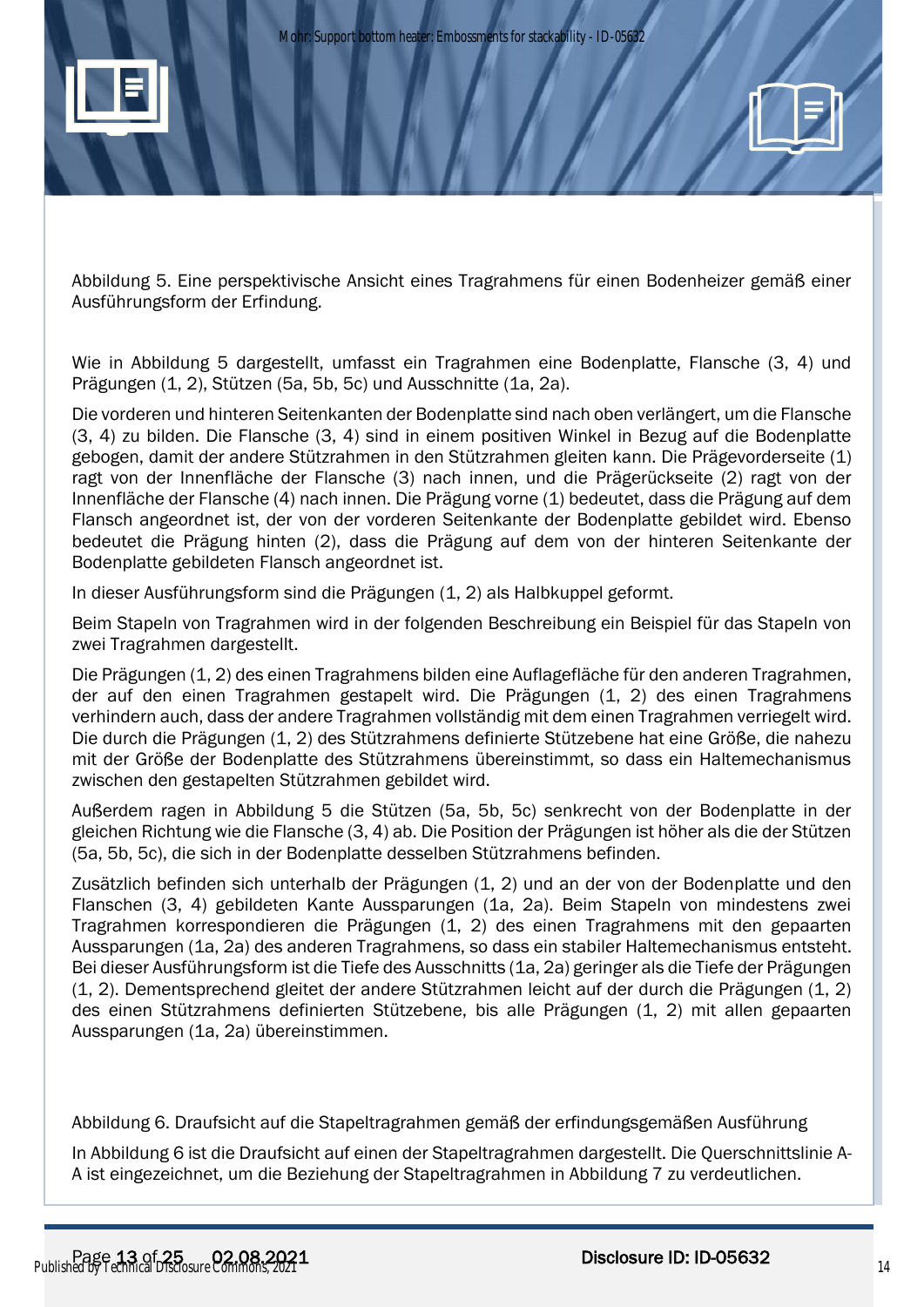

Abbildung 7. Querschnittsansicht der Stapeltragrahmen gemäß der Ausführungsform der Erfindung entlang der Linie A-A in Abbildung 2

Wie in Figur 7 gezeigt, liegt die Bodenplatte des einen Stützrahmens stabil auf der durch die Prägungen des anderen Stützrahmens definierten Stützebene, die den einen Stützrahmen aufnimmt. Außerdem ermöglichen die nach außen geneigten Flansche (3, 4) der Tragrahmen das Ineinanderschieben der Tragrahmen.

Abbildung 8. Eine vergrößerte Ansicht, die durch einen Punktkreis der Figur 3 definiert ist, der Paarung der Abtrennung (1a) und der Prägefront (1) der beiden gestapelten Stützrahmen gemäß der Ausführungsform der Erfindung

Figur 8 zeigt eine vergrößerte Ansicht des Bereichs B in Figur 7, wobei ein Teil der Bodenplatte auf der Prägefront (1) aufliegt. Die Tiefe des Ausschnitts (1a), der sich unter der Prägung (1) befindet, ist so gering, dass die Bodenplatte stabil auf der Prägung aufliegen kann. Außerdem ist deutlicher zu erkennen, dass der Flansch (1) des Aufnahmerahmens dazu dient, die Stützrahmen auszurichten.

Zusätzlich ist es möglich, verschiedene Modalitäten aus der oben genannten Erfindung zu erhalten. So können beispielsweise die Anzahl, die Lage und die Form der Prägungen verändert werden, ohne die oben beschriebene Funktionalität zu beeinträchtigen. Ferner können die Prägungen durch andere Elemente ersetzt werden, die den gleichen Zweck erfüllen, wie z. B. Anschlagstangen, Schienen oder ein gebogener Flansch. Ebenso kann die Höhe der Prägung verändert werden.

Hinweisschilder

- 1 Erhebungen vorne
- 1a, 2a Aussparungen
- 2 Prägung hinten
- 3, 4 Flansche
- 5a, 5b, 5c Stützen

Réchauffeur de fond de support : Gaufrages pour l'empilabilité

1. Résumé de la divulgation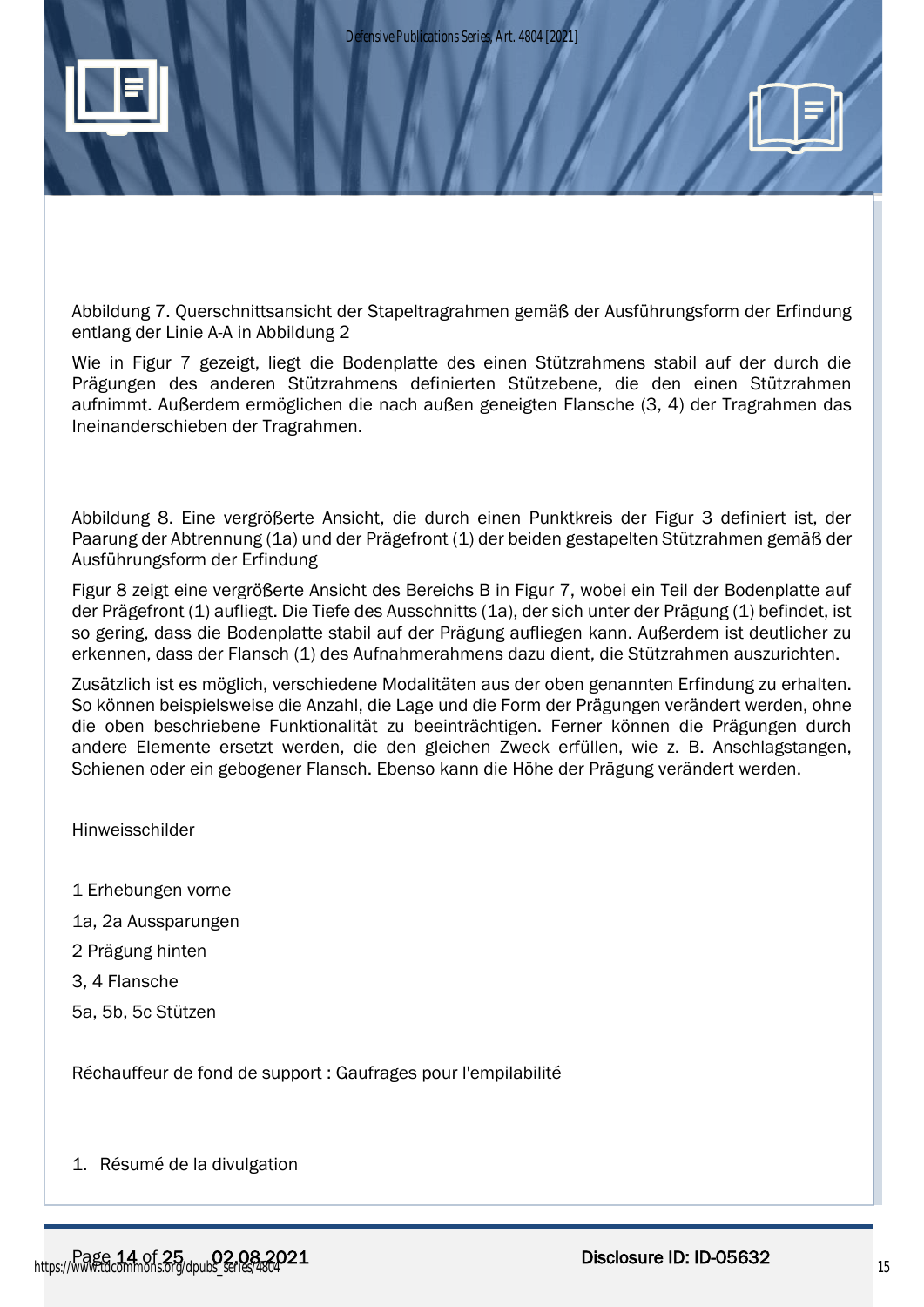



La présente invention concerne un cadre de support et un élément chauffant inférieur de celui-ci, dans lequel le cadre de support comprend une plaque inférieure, des brides et des éléments de gaufrage. Les brides s'étendent de manière inclinée depuis les bords latéraux de la plaque inférieure. Les éléments de gaufrage sont disposés sur les brides. Pendant un processus d'empilage d'au moins deux cadres de support, un mécanisme de maintien est formé par les éléments de gaufrage de l'un des deux cadres de support. Les éléments de gaufrage de l'un des deux cadres de support maintiennent la plaque inférieure de l'autre cadre de support. De préférence, le cadre de support comprend en outre des parties découpées disposées sur les rebords. Au cours du processus d'empilage, un mécanisme de maintien stable est construit en associant les éléments de gaufrage de l'un des deux cadres de support et les parties découpées de l'autre des deux cadres de support.

En conséquence, la présente invention fournit un cadre de support ayant un mécanisme de maintien stable entre des cadres de support empilés sans compromettre la production, le transport, l'assemblage et la fonctionnalité des cadres de support.

2. Catégorisation des brevets applicables

F24C15/00 Poêles ou cuisinières domestiques (exclusivement pour combustibles solides F24B) ; détails des poêles ou cuisinières domestiques, d'application générale.

#### B65D69/00

Articles réunis pour la commodité du stockage ou du transport sans l'utilisation d'éléments d'emballage.

#### 3. Domaine technologique

La présente invention se rapporte à un cadre de support pour appareils de cuisson, et notamment à un chauffage de fond. En outre, l'invention concerne un système de support permettant d'empiler des cadres de support.

4. Références

#### 1. WO2020136254A1 UN APPAREIL DE CUISSON

#### Résumé :

La présente invention concerne un dispositif de cuisson (1) comprenant une plaque de brûleur (2) ayant une surface plate et au moins une zone de cuisson ; au moins un groupe de brûleurs (3) qui est prévu sur la plaque de brûleur (2) et qui permet à la flamme d'atteindre le récipient dans lequel le processus de cuisson est réalisé ; un corps (4) sur lequel la plaque de brûleur (2) est fixée ; et au moins un élément de connexion (5) qui permet à la plaque de brûleur (2) d'être montée de manière détachable sur le corps (4), dans lequel un support (6) est disposé entre le corps (4) et la plaque de brûleur (2) de manière à être en contact à la fois avec le corps (4) et la plaque de brûleur (2).

2. CUISINIÈRE ÉLECTRIQUE À GAZ KR20090001349U

Résumé :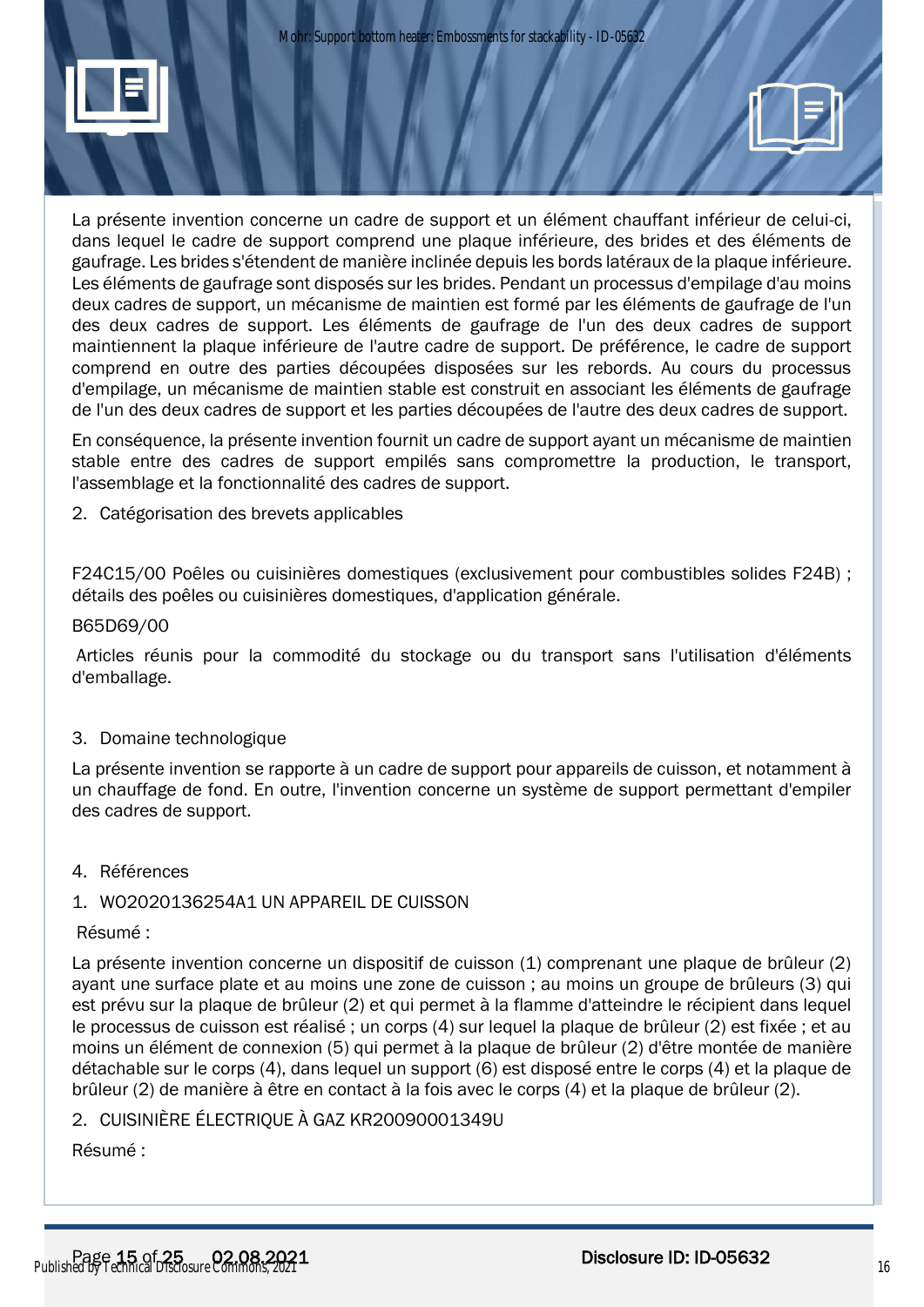

La présente invention concerne un ustensile de cuisson domestique, et en détail, une structure composite d'une cuisinière à gaz domestique et d'une cuisinière électrique est destinée à permettre la sélection d'une cuisinière à gaz et d'une cuisinière électrique en fonction des caractéristiques des aliments cuits. Cuisinière électrique, cuisinière à indice, cuisinière à gaz.

#### 5. Problème à résoudre

Un appareil de cuisson moderne comprend généralement une cavité destinée à recevoir les aliments à cuire. La cavité du four est communément constituée de tôles métalliques. En outre, des éléments chauffants en boucle sont prévus pour chauffer la cavité. Traditionnellement, un élément chauffant supérieur est placé à l'intérieur de la cavité dans la région supérieure, tandis qu'un élément chauffant inférieur est placé à l'extérieur et en dessous de la cavité. Par ailleurs, certains appareils comprennent un élément chauffant à évaporation et un cadre de support qui supporte l'élément chauffant et fonctionne comme une plaque de recouvrement pour protéger les éléments chauffants.

Figure 1. Comparaison entre un élément chauffant standard avec une boucle primaire et un élément chauffant à évaporation avec une boucle primaire et secondaire.

Deux types d'éléments chauffants, un type standard et un type évaporatif, peuvent être trouvés dans les fours modernes. Dans un élément chauffant standard, une seule boucle primaire est présente, tandis que dans un élément chauffant par évaporation, une boucle primaire et une boucle secondaire sont présentes, comme l'illustre la figure 1.

Figure 2. Comparaison entre un support d'élément chauffant standard et un support d'élément chauffant par évaporation.

L'élément chauffant standard et l'élément chauffant par évaporation nécessitent des cadres de support de forme différente, comme le montre la comparaison de la figure 2. Le cadre de support de l'élément chauffant évaporatif comprend une structure embossée emboutie qui participe à la fonction évaporative avec la boucle secondaire.

Figure 3. Vue en perspective montrant, pour le support chauffant : (a) des coudes de fixation de la cavité ; (b) une bride arrière de fixation de l'élément chauffant et un trou de fixation ; (c) des coudes latéraux ; (d) une installation avec une fixation de l'élément chauffant et des points de soudure.

Comme le montrent la figure 3 et la figure 4, un cadre de support permet de retenir un élément chauffant tout en étant fixé à la face inférieure du four par soudure ou par d'autres moyens de fixation. Ces moyens de fixation peuvent faire partie de la structure du cadre de support, tels que des coudes de pattes de rétention. Toutes les exigences structurelles du cadre de support peuvent être satisfaites par des techniques traditionnelles de conformation du métal.

Figure 4. Vue en perspective d'une installation de cadre de support.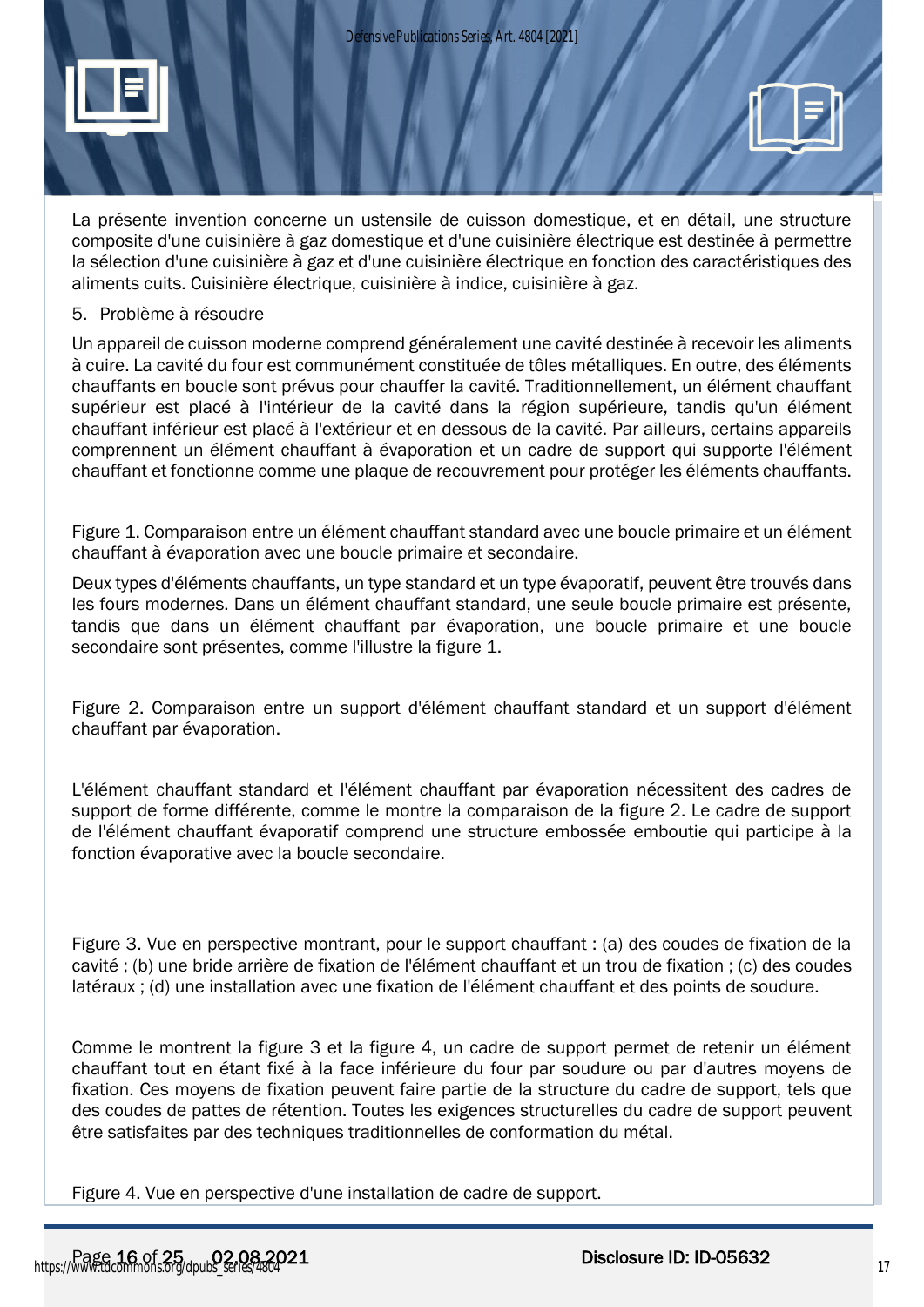



courante consiste à empiler les cadres de support pour une utilisation ultérieure. Néanmoins, en raison de la conception des cadres de support, les cadres de support empilés sont normalement instables. Un problème courant est que les cadres de support empilés glissent vers le bas et retardent ainsi la ligne de production. De plus, lorsque les cadres de support empilés glissent, ils peuvent être endommagés, par exemple, déformés. Pour éviter que les cadres de support empilés ne soient endommagés lorsqu'ils glissent, des composants supplémentaires qui assurent la stabilité des piles, tels que des boîtes ou des films, proposés dans l'art antérieur, par exemple dans le document US2012085500A1, sont utilisés. Dans ce cas, une telle solution de prévention augmente les coûts supplémentaires et devient gênante pour de nombreuses raisons, telles que l'ajout de processus d'emballage et de déballage, l'ajout de matériaux et d'éléments d'emballage au processus, et le retard de la ligne de production en raison de l'ajout de processus.

Une autre solution connue dans l'état de la technique est celle où les cadres de support sont emboîtés de façon serrée ou en ajustement parfait. L'emboîtement des cadres de support de cette manière permet d'obtenir une fonction d'accrochage ou une fonction de verrouillage. Cette fonction d'accrochage ou de verrouillage n'est pas souhaitée car il est difficile de séparer les cadres de support pour une utilisation ultérieure. Ainsi, la solution précédente, bien que résolvant le problème de stabilité, se heurte également au problème de retardement de la ligne de production.

En effet, lorsque des ouvriers pressent des pièces de tôle correspondantes pour donner la forme des cadres de support et qu'ils sortent ensuite les cadres de support formés de la presse et les rassemblent sur une pile, ces cadres ont le problème de glisser les uns dans les autres et de se coller les uns aux autres de manière si serrée que l'assemblage ultérieur des fours est entravé, en particulier l'assemblage automatisé.

Par conséquent, il existe un besoin dans l'état de la technique de fournir une solution, lorsque les cadres de support sont empilés, la stabilité est obtenue sans compromettre la production, le transport, l'assemblage et la fonctionnalité des cadres de support.

#### 6. Solution proposée

L'invention concerne un cadre de support et une plaque de fond de celui-ci pour surmonter les inconvénients susmentionnés. Le cadre de support comprend une plaque de fond, des brides et des éléments de gaufrage. Les brides s'étendent de manière inclinée depuis les bords latéraux de la plaque de fond. Les éléments de gaufrage sont disposés sur les brides. Pendant un processus d'empilage d'au moins deux cadres de support, un mécanisme de maintien est formé par les éléments de gaufrage de l'un des deux cadres de support. Les éléments de gaufrage de l'un des deux cadres de support maintiennent la plaque inférieure de l'autre cadre de support. Un mécanisme de maintien est construit en faisant correspondre la taille de la plaque inférieure de l'autre cadre de support et un plan défini par les éléments de gaufrage de l'un des cadres de support. Par conséquent, aucun matériau supplémentaire ou élément externe n'est nécessaire.

Cela signifie qu'il n'y a pas de bloc de béton du cadre de support, c'est-à-dire que le cadre de support de l'invention ne comprend pas de structure dédiée pour éviter que les cadres de support formés glissent étroitement les uns dans les autres, comme le problème mentionné précédemment.

De préférence, le gaufrage est placé dans une position plus haute que les composants, par exemple la saillie ou les supports, disposés dans la zone centrale de la plaque de fond.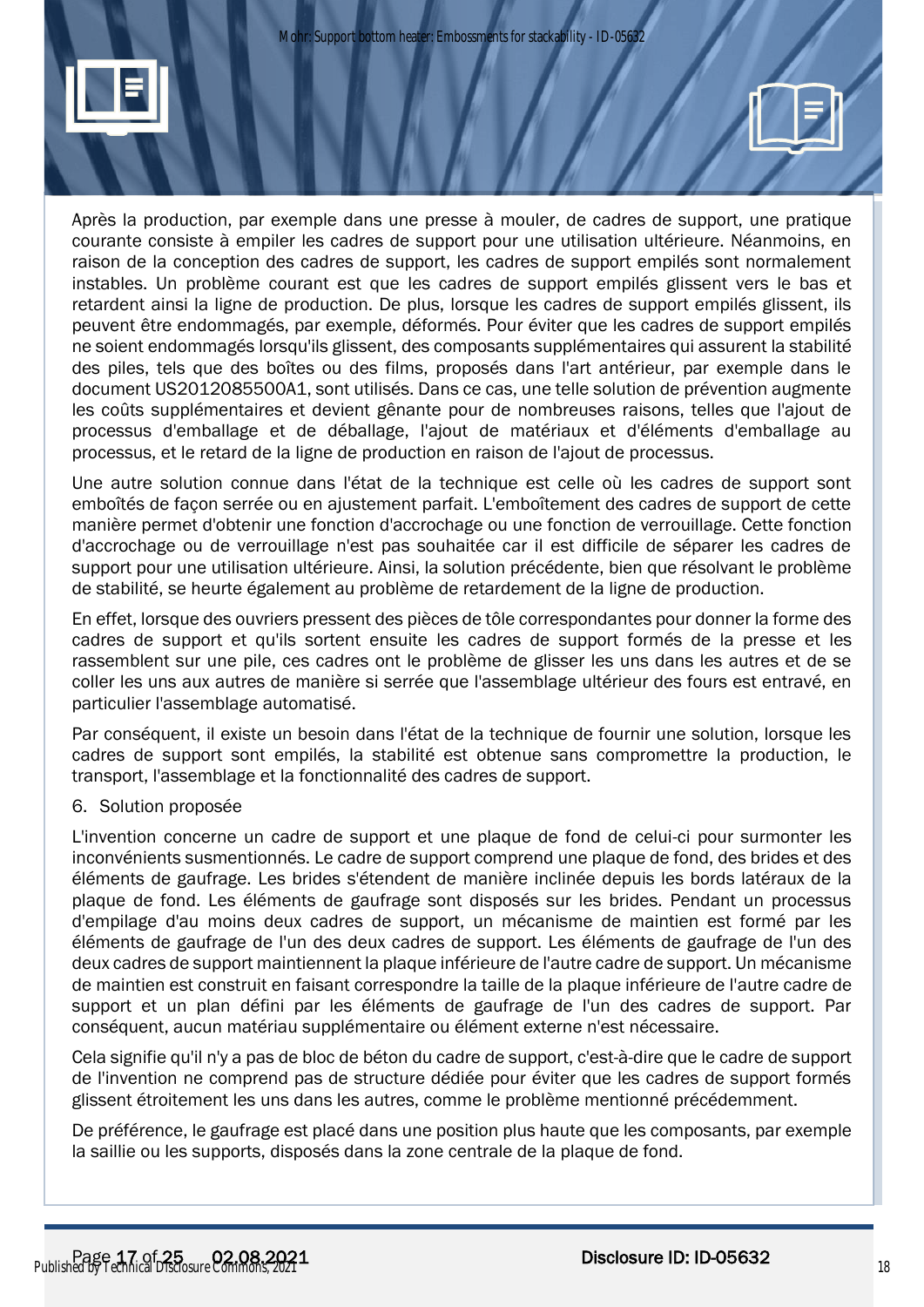

De préférence, les cadres de support peuvent être empilés le long d'une direction verticale. En variante, les cadres de support peuvent être posés ensemble sur le plan transversal.

De préférence, les brides sont étendues de manière inclinée avec un angle positif par rapport à la plaque de fond, de sorte que les cadres de support glissent facilement les uns dans les autres. Cela signifie que les brides définissent un espace de réception et/ou un plan dont la taille est supérieure à celle de la plaque de fond.

De préférence, le cadre de support comprend en outre des parties découpées. Les parties découpées sont disposées sur les brides. Les découpes, éventuellement nécessaires pour une opération de pliage et/ou d'emboutissage, sont placées sous les gaufrages. La partie découpée d'un cadre de support a un profil géométrique apparié au profil géométrique de l'élément de gaufrage correspondant de l'autre cadre de support. Au cours d'un processus d'empilage d'au moins deux cadres de support proposés, un mécanisme de maintien stable est formé par les éléments de gaufrage d'un cadre de support proposé et les parties découpées de l'autre cadre de support proposé adjacent. Afin d'assurer la stabilité et un mécanisme de maintien stable dans la direction de l'empilement, la découpe est plus petite que la profondeur du gaufrage.

Étant donné que les cadres de support ne sont pas emballés mais se tiennent plutôt en une pile stable et bien supportée, aucun crochet entre eux n'est nécessaire. Cela permet d'améliorer et d'accélérer le processus d'empilage sur la ligne d'assemblage. De plus, il est possible de prendre n'importe quel nombre de cadres de support à tout moment sans avoir besoin d'une étape externe d'emballage. En outre, il n'est plus nécessaire de disposer de matériel d'emballage. Le coût de fabrication est donc réduit. Une autre caractéristique de l'invention proposée est que l'empilement peut se faire dans une orientation horizontale ou verticale.

Dans ce cas, la structure du cadre proposé permet de maintenir les cadres de support individuels suffisamment espacés les uns des autres lorsqu'ils sont disposés en pile. En conséquence, la présente invention fournit un cadre de support ayant un mécanisme de maintien stable entre les cadres de support empilés sans compromettre la production, le transport, l'assemblage et la fonctionnalité des cadres de support.

#### 7. Description

La présente invention concerne un cadre de support et un dispositif de chauffage inférieur de celuici, dans lequel le cadre de support comprend une plaque inférieure, des brides et des gaufrages.

Figure 5. Vue en perspective d'un cadre de support pour un réchauffeur de fond selon un mode de réalisation de l'invention.

Comme le montre la figure 5, un cadre de support comprend une plaque de fond, des brides (3, 4) et des bossages (1, 2), des supports (5a, 5b, 5c) et des découpes (1a, 2a).

Les bords latéraux avant et arrière de la plaque de fond sont prolongés vers le haut pour former les rebords (3, 4). Les rebords (3, 4) sont pliés à un angle positif, par rapport à la plaque inférieure, pour permettre à l'autre cadre de support de glisser dans le cadre de support. L'avant du gaufrage (1) fait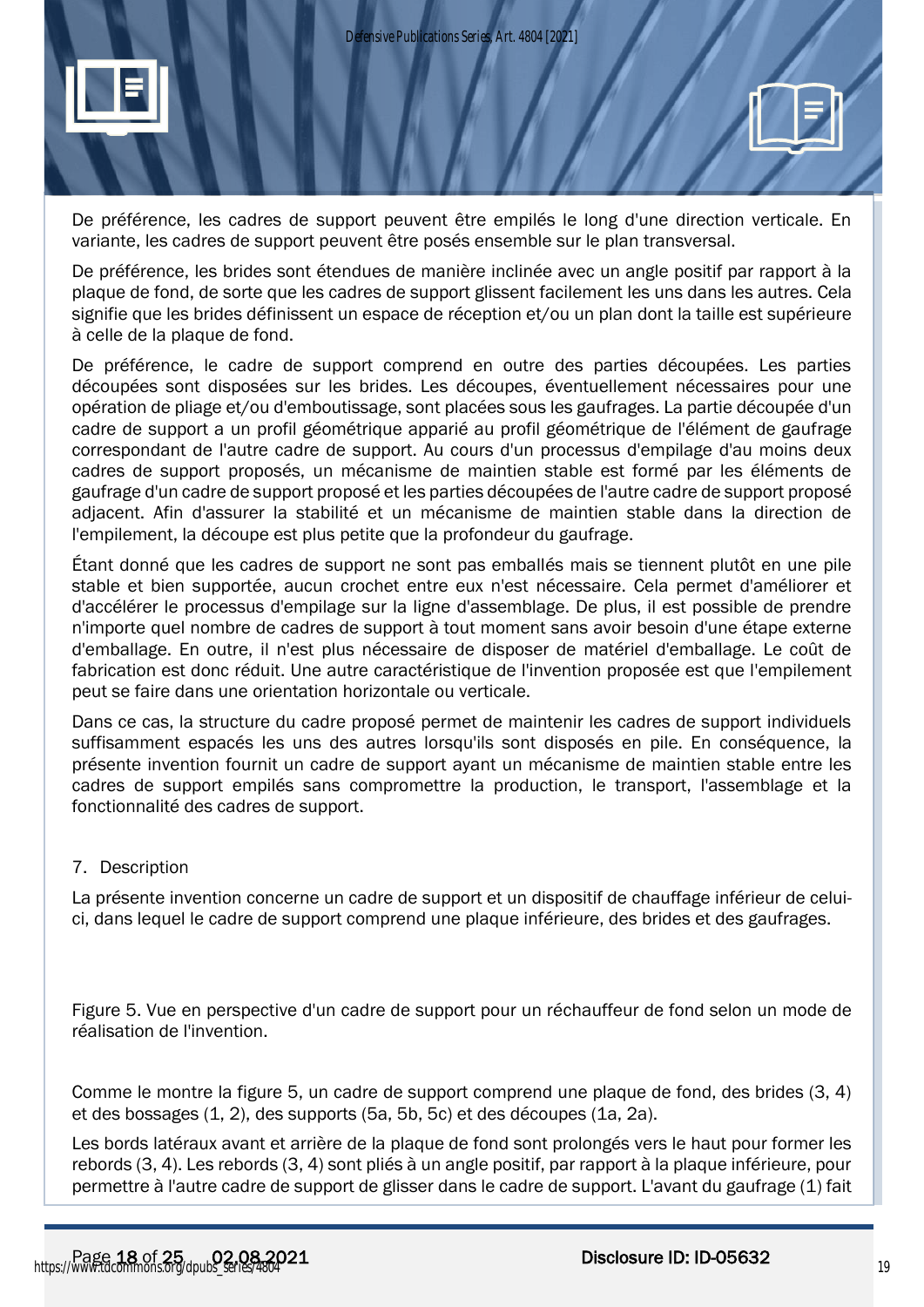



Dans ce mode de réalisation, les gaufrages (1, 2) ont la forme d'un demi-dôme.

Lors du processus d'empilement des cadres de support, un exemple d'empilement de deux cadres de support est présenté dans la description suivante.

Les bossages (1, 2) du premier cadre de support définissent un plan de support pour maintenir l'autre cadre de support empilé sur le premier cadre de support. Les gaufrages (1, 2) de l'un des cadres de support empêchent également l'autre cadre de support d'être complètement verrouillé avec l'un des cadres de support. Le plan de support défini par les gaufrages (1, 2) du cadre de support a une taille proche de la taille de la plaque inférieure du cadre de support de sorte qu'un mécanisme de maintien entre les cadres de support empilés est construit.

En outre, sur la figure 5, les supports (5a, 5b, 5c) se détachent, de manière perpendiculaire, de la plaque inférieure dans la même direction que les brides (3, 4). La position des gaufrages est plus élevée que celle des supports (5a, 5b, 5c) situés dans la plaque inférieure du même cadre de support.

En outre, des découpes (1a, 2a) sont situées sous les gaufrages (1, 2) et sur le bord formé par la plaque inférieure et les brides (3, 4). Lors de l'empilage d'au moins deux cadres de support, les gaufrages (1, 2) d'un cadre de support correspondent aux découpes appariées (1a, 2a) de l'autre cadre de support de sorte qu'un mécanisme de maintien stable est construit. Dans ce mode de réalisation, la profondeur de la découpe (1a, 2a) est inférieure à la profondeur des gaufrages (1, 2). Par conséquent, l'autre cadre de support glisse facilement sur le plan de support défini par les gaufrages (1, 2) de l'un des cadres de support jusqu'à ce que tous les gaufrages (1, 2) correspondent à toutes les découpes appariées (1a, 2a).

Figure 6. Vue de dessus des cadres de support d'empilage selon le mode de réalisation de l'invention.

La figure 6 présente la vue de dessus de l'un des cadres de support d'empilage. La ligne de coupe transversale A-A est tracée pour montrer davantage la relation des cadres de support d'empilage sur la figure 7.

Figure 7. Vue en coupe transversale, définie par la ligne A-A de la figure 2, des cadres de support d'empilage selon le mode de réalisation de l'invention.

Comme le montre la figure 7, la plaque inférieure d'un cadre de support est posée de manière stable par le plan de support défini par les bossages de l'autre cadre de support recevant le premier cadre de support. De plus, les rebords (3, 4) inclinés vers l'extérieur des cadres de support permettent aux cadres de support de glisser l'un dans l'autre.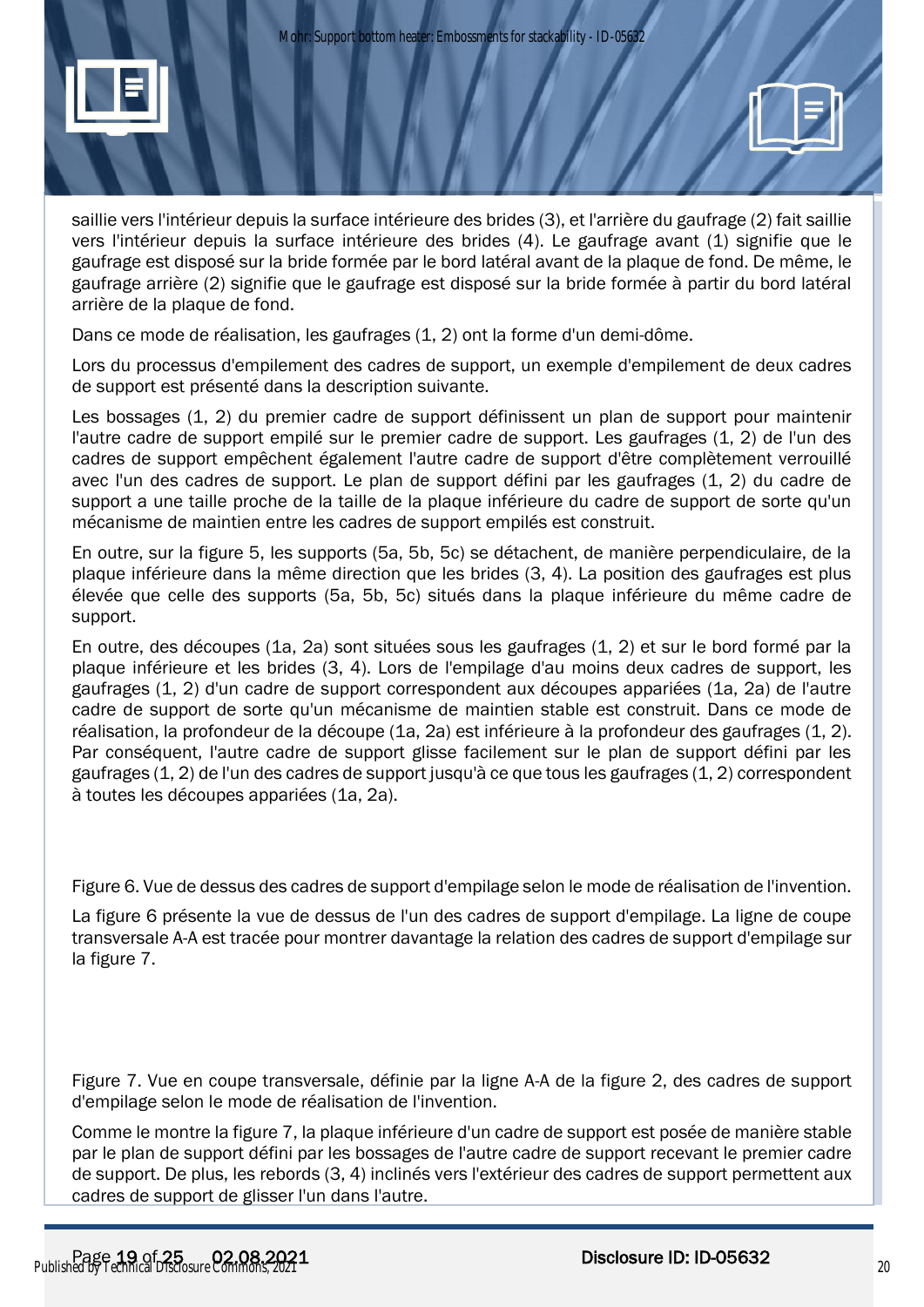



Figure 8. Vue agrandie, définie par un cercle de points de la figure 3, de l'appariement de la découpe (1a) et du front de gaufrage (1) des deux cadres de support empilés selon le mode de réalisation de l'invention.

La figure 8 montre une vue agrandie de la zone B de la figure 7, dans laquelle une partie de la plaque de fond repose sur le front de gaufrage (1). La profondeur de la découpe (1a) située sous le bossage (1) est suffisamment faible pour permettre à la plaque de fond de reposer de manière stable sur le bossage. En outre, on peut observer, de manière plus claire, que le rebord (1) du cadre de support récepteur sert à aligner les cadres de support.

En outre, il est possible d'obtenir différentes modalités de l'invention susmentionnée. Par exemple, le nombre, l'emplacement et la forme des gaufrages peuvent être modifiés sans compromettre la fonctionnalité décrite ci-dessus. De plus, les gaufrages peuvent être remplacés par d'autres éléments ayant la même fonction, tels que des poteaux d'arrêt, des rails ou une bride courbée. De même, la hauteur de l'embossage peut être modifiée.

Signes de référence

1 gaufrage avant Découpes 1a, 2a 2 gaufrages arrière 3, 4 brides supports 5a, 5b, 5c

支持底部加热器。可堆叠的压花

# 1. 公开内容摘要

本发明涉及一种支撑架和其底部加热器,其中支撑架包括底板、法兰和压花元件。凸缘从底板 的侧边倾斜地延伸。压花元件被安排在凸缘上。在堆叠至少两个支撑架的过程中,两个支撑架 中的一个的压花元件形成了一个固定机构。两个支撑架中的一个的压花元件固定住另一个支撑 架的底板。优选的是,支撑架进一步包括排列在凸缘上的切口部分。在堆叠过程中,通过对两 个支撑架中的一个的压花元件和两个支撑架中的另一个的切口部分进行平移,建立稳定的固定 机构。

因此,本发明提供了一种在堆叠的支撑架之间具有稳定的保持机构的支撑架,而不影响支撑架 的生产、运输、装配和功能。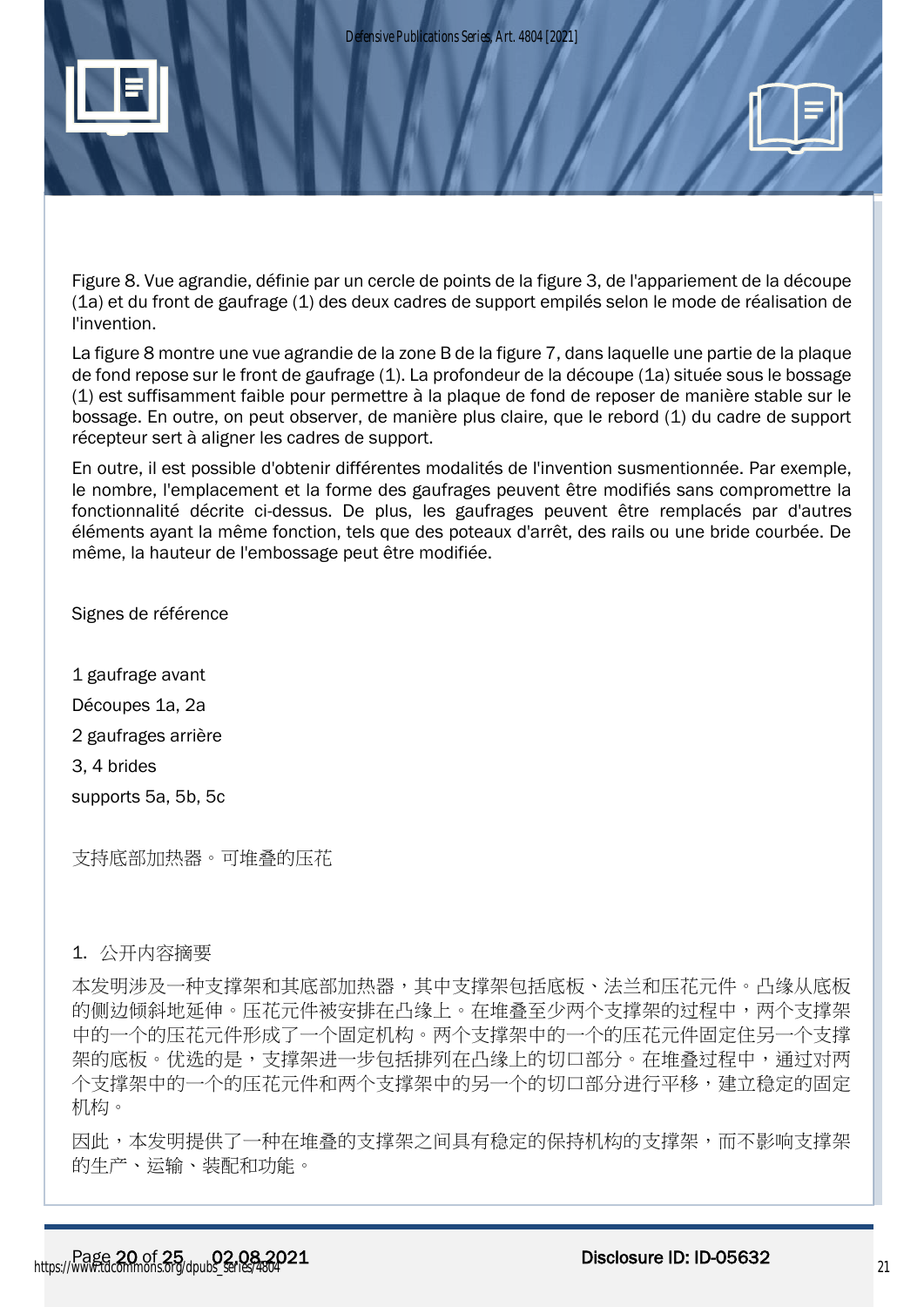

# 2. 适用的专利分类

F24C15/00 家用炉子或炉灶(专门用干固体燃料 F24B);一般应用的家用炉子或炉灶的细节 B65D69/00

为方便储存或运输而连接在一起的物品,无需使用包装元件

3. 技术领域

本发明涉及一种烹饪器具的支撑架,特别是涉及一种底部加热器。此外,本发明还涉及一种堆 叠支撑架的支撑系统。

4. 参考文献

1. WO2020136254A1 一种烹饪设备

摘要。

本发明涉及一种烹饪装置(1),包括一个具有平面和至少一个烹饪区的燃烧器板(2);至少 一个燃烧器组(3),它设置在燃烧器板(2)上并使火焰到达进行烹饪过程的容器中。本体(4) ,燃烧器板(2)固定在其上;以及至少一个连接件(5),使燃烧器板(2)可拆卸地安装在本体(4)上, 其中一个支架(6)设置在本体(4)和燃烧器板(2)之间,以接触本体(4)和燃烧器板(2)。

#### 2. KR20090001349U 燃气电炉

摘要。

本发明涉及一种家用炊具,详细地说,是一种家用燃气灶和电炉的复合结构,能够根据所煮食 物的特点选择燃气灶和电炉。电炉,指数炉,燃气炉。

#### 5. 要解决的问题

现代烹饪设备通常包括一个用于接收待煮食物的腔体。炉腔通常由金属板制成。此外,还提供 了用于加热腔体的环形加热元件。传统上,顶部加热元件被放置在腔体内部的上部区域,而底 部加热元件被放置在腔体外部和下部。另外,一些设备包括一个蒸发加热元件和一个支撑框架 ,该框架支撑着加热元件并作为盖板来保护加热元件。

图 1. 带有初级循环的标准加热元件与带有初级和次级循环的蒸发式加热元件之间的比较。

在现代烤箱中可以找到两种类型的加热元件,一种是标准型,一种是蒸发型。如图 1所示,在标 准加热元件中只有一个主回路,而在蒸发式加热元件中则有一个主回路和一个次回路。

图 2. 标准加热元件支架和蒸发式加热元件支架之间的比较。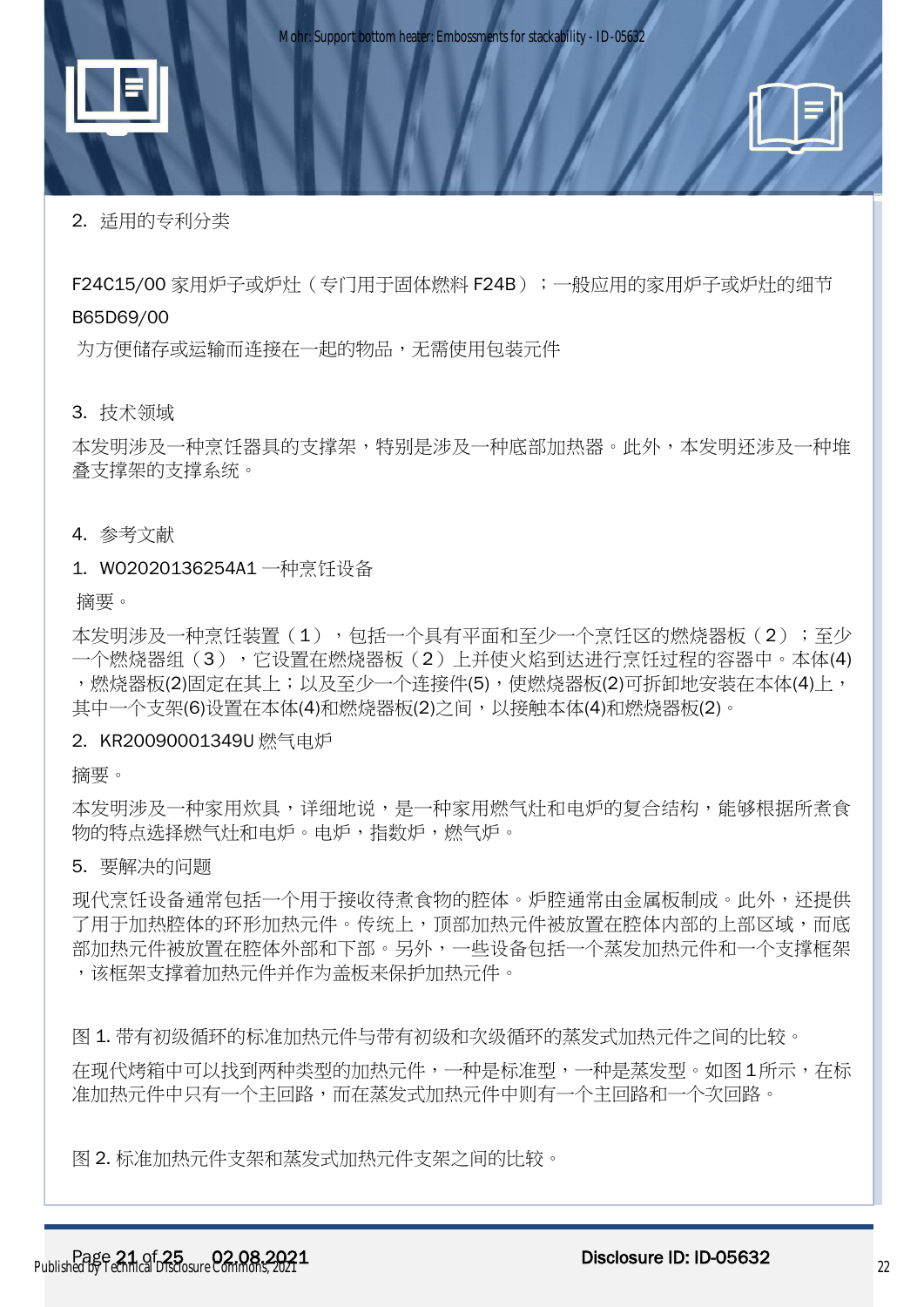



标准加热元件和蒸发式加热元件需要不同形状的支撑架,如图2中的对比所示。蒸发式支架的支 撑架包括一个深拉的压花结构,它与二次回路一起参与蒸发功能。

图 3. 一个透视图显示,对于加热支架;(a)空腔固定弯;(b)用于加热器固定的后法兰和固 定孔;(c)侧向弯;(d)带有加热元件固定和焊接点的安装。

如图 3 和图 4 所示,支撑架能够保留加热元件,同时通过焊接或其他固定手段固定在烤箱的底面 。这些固定手段可以是支撑架结构的一部分,如保留片的弯折。支持框架的所有结构要求可通 过传统的金属符合技术来实现。

图 4. 一个支撑架安装的透视图。

在生产之后,例如成型压机,支持框架的生产,一个常见的做法是将支持框架堆放起来,以便 以后使用。然而,由于支撑架的设计,堆叠的支撑架通常是不稳定的。一个常见的问题是,堆 **叠的支撑架会滑落**,从而延误生产线。此外,当堆叠的支撑架滑动时,它们可能会被损坏,例 如,变形。为了防止堆积的支撑架在滑动时损坏,使用了现有技术中提出的为堆积物提供稳定 性的附加部件,例如盒子或薄膜,例如 US2012085500A1。其中,这样的防止方案增加了额外 的成本,并由于许多原因而变得不方便,例如增加了包装和拆包工序,增加了包装材料和元件 ,并由于增加工序而延误了生产线。

本技术领域已知的另一个解决方案是,支撑框架以紧密的方式嵌套或完美的配合。以这种方式 嵌套的支撑框架提供了一个挂钩功能或一个锁定功能。钩住或锁住的功能是不可取的,因为这 样的功能很难将支撑架分开,以便进一步使用。因此,以前的解决方案虽然解决了稳定性的问 题,但也会遇到延迟生产线的问题。

**也就是说,当工人将相应的金属片压成支撑架的形状,随后将成型的支撑架从压力机中取出并** 收集在一堆上时,这些支撑架就会出现相互滑动并紧密地粘在一起的问题,从而影响到随后的 烘箱组装,特别是自动组装。

因此,本技术领域需要提供一种解决方案,当支撑框架堆叠时,在不影响支撑框架的生产、运 输、装配和功能的情况下获得稳定性。

6. 建议的解决方案

本发明涉及一种用于克服上述缺点的支撑架及其底板加热器。该支撑架包括一个底板、法兰和 压花元件。凸缘从底板的侧边倾斜地延伸。压花元件被安排在凸缘上。在堆叠至少两个支撑架 的过程中,两个支撑架中的一个的压花元件形成了一个固定机构。两个支撑架中的一个的压花 元件固定另一个支撑架的底板。通过匹配另一个支撑框架的底板的尺寸和由一个支撑框架的压 花元件定义的平面,建立了一个固定机构。因此,不需要额外的材料或外部元素。

这意味着没有支撑架的混凝土块,也就是说,本发明的支撑架不包括任何专用结构,以避免异 形支撑架紧密地相互滑动,就像前面提到的问题。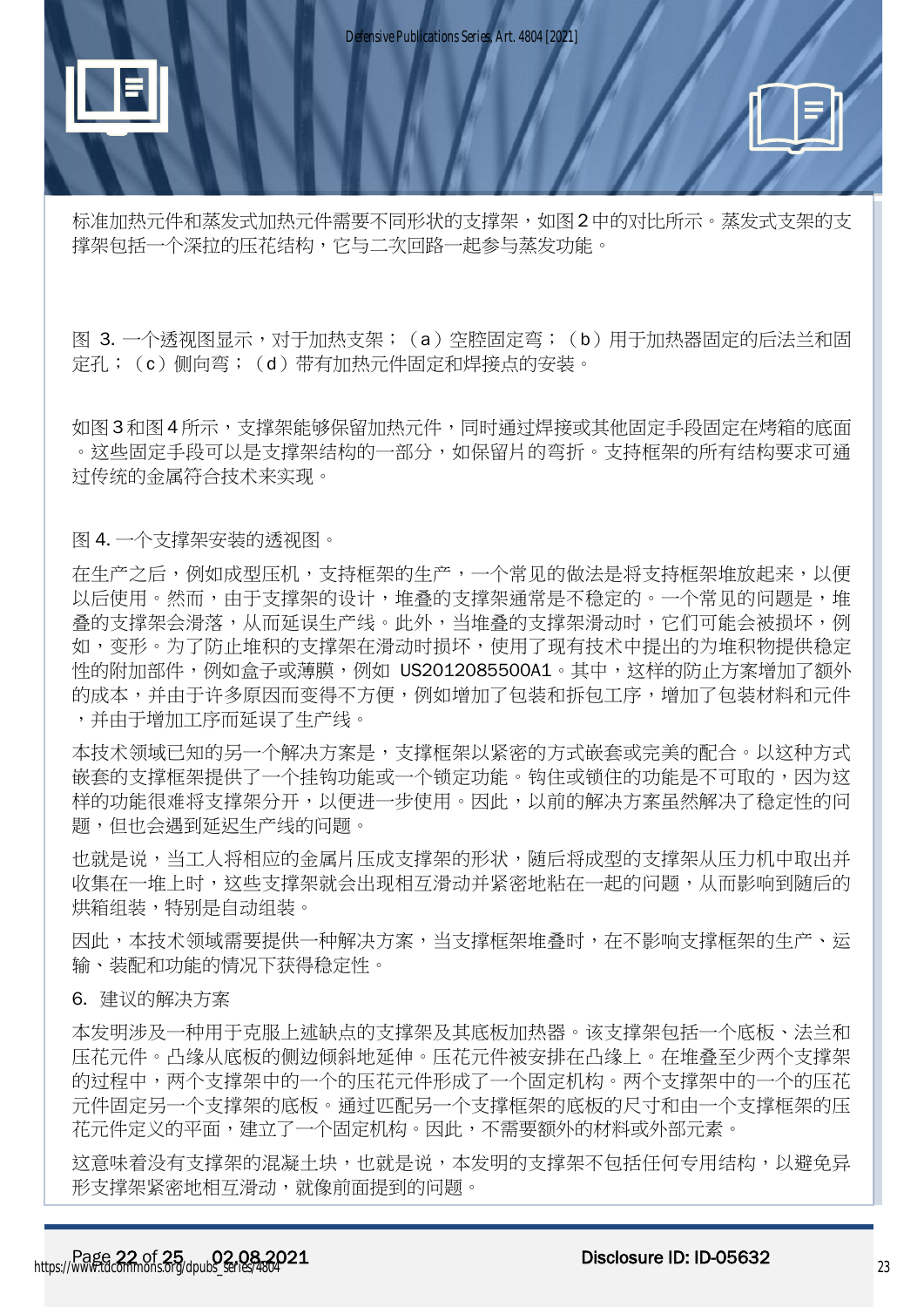



优选的是,压花应放置在高于布置在底板中央区域的部件,如突起或支撑的位置。

优选的是,支撑架可以沿垂直方向堆叠。或者,支撑框架可以在横向上铺设在一起。

优选的是,凸缘相对于底板以正角度倾斜延伸,以便支撑架容易相互滑动。这意味着,凸缘定 义了一个接收空间和/或一个具有比底板更大尺寸的平面。

优选地,支撑架进一步包括切口部分。切口部分被安排在凸缘上。镂空部分可能是弯曲和/或深 拉操作所必需的,被置于压花的下方。一个支撑架的切口部分具有与另一个支撑架的相应压花 元件的几何外形相匹配的几何外形。在堆叠至少两个拟议的支撑框架的过程中,一个拟议的支 撑框架的压花元件和另一个拟议的相邻支撑框架的切口部分形成了一个稳定的支撑机构。为了 保证在堆叠方向上的稳定性和良好的支撑机制,切口比压花深度要小。

由于支撑框架没有被包装,而是以良好的支撑和稳定的堆叠方式站立,因此它们之间没有必要 进行勾连。这使得在装配线上的堆放过程得到了改善和提高。此外,它允许在任何时候采取任 何所需数量的支撑架的可能性,而不需要外部的包装步骤。此外,处置包装材料的要求被克服 了。因此,制造成本得以降低。本发明的另一个特点是,堆放的方向可以是水平或垂直的。

其中,所提出的框架的结构能够使各个支撑架在堆叠排列时保持足够的间隔。因此,本**发明**提 供了一种支持框架,在堆叠的支持框架之间具有稳定的保持机制,而不影响支持框架的生产、 运输、装配和功能。

## 7. 描述

本发明涉及一种支撑架及其底部加热器,其中支撑架包括底板、法兰盘和压花。

图 5. 根据本发明的一个实施例的底部加热器的支撑框架的透视图。

如图 5 所示,支撑框架包括底板、法兰(3,4)和压花(1,2)、支撑(5a,5b,5c)和切口  $(1a, 2a)$ 

底板的前部和后部的侧边向上延伸,形成凸缘(3,4)。凸缘(3,4)相对于底板呈正角弯曲 ,以使另一个支撑架能够滑入支撑架。压花前部(1)从法兰盘(3)的内表面向内突出,压花 后部(2)从法兰盘(4)的内表面向内突出。压花前部(1)是指压花被安排在由底板的前侧边 缘形成的凸缘上。同样地,压花后部(2)是指压花被安排在底板后侧边缘形成的凸缘上。

在本实施例中,压花(1,2)的形状为半圆顶。

在叠加支撑架的过程中,在下面的描述中提出了一个叠加两个支撑架的例子。

一个支撑架的压花(1,2)定义了一个支撑平面,以固定堆叠在一个支撑架上的另一个支撑架 。一个支撑架的压花(1,2)也防止另一个支撑架与一个支撑架完全锁定。由支撑架的压花(1 ,2)定义的支撑平面的尺寸与支撑架的底板的尺寸接近匹配,这样就在叠加的支撑架之间建立 了一个固定机构。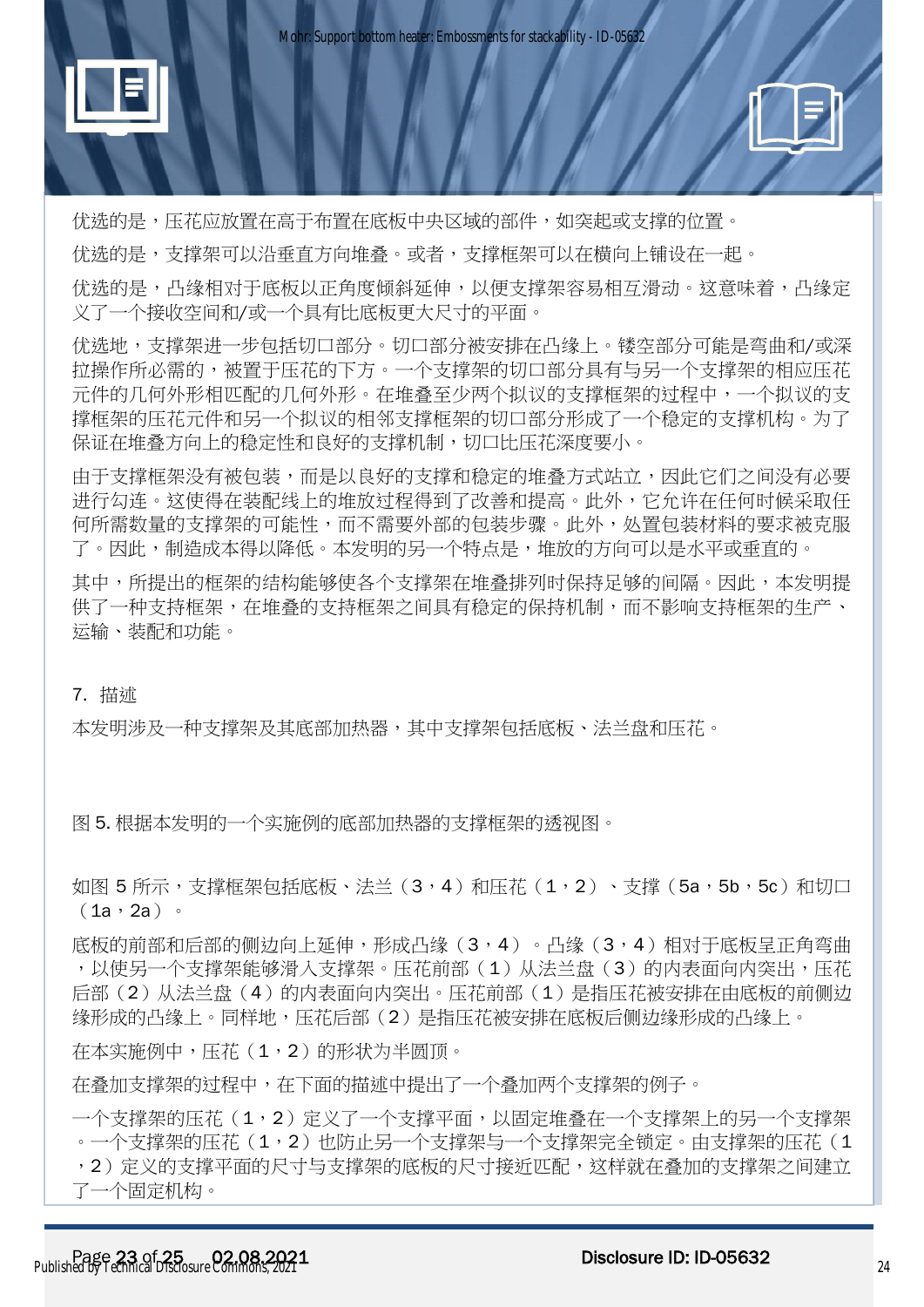



此外, 在图 5 中, 支撑架 (5a, 5b, 5c) 以垂直的方式从底板上伸出来, 方向与法兰盘 (3, 4 )相同。浮雕的位置比位于同一支撑架底板的支撑物 (5a,5b,5c)要高。

此外,切口 (1a,2a)位于压花 (1,2)的下方和由底板和法兰 (3,4) 形成的边缘上。在堆 放至少两个支撑架时,一个支撑架的压花(1,2)与另一个支撑架的成对切口(1a,2a)相对 应,这样就建立了一个稳定的固定机制。在本实施例中,切口 (1a,2a) 的深度小于压花 (1, 2)的深度。因此,另一个支撑架很容易在由一个支撑架的压花(1,2)定义的支撑平面上滑动 ,直到所有的压花(1,2)对应于所有成对的切口(1a,2a)。

图 6. 根据本发明的实施方案的堆叠支撑框架的俯视图

如图 6 所示,介绍了其中一个堆放支撑框架的俯视图。图 7 中画出了横截面线 A-A,用干讲一步 显示堆放支撑框架的关系。

图 7. 由沿图 2 的 A-A 线定义的根据本发明的实施方案的堆放支撑框架的横截面图

如图7所示,一个支撑架的底板由接收该一个支撑架的另一个支撑架的压花所定义的支撑平面稳 定地铺设。此外,支撑架的向外倾斜的凸缘(3,4)使支撑架可以相互滑动。

图 8. 根据本发明的实施方案,由图 3 的点圈所界定的两个堆叠的支撑框架的切口(1a)和压花 前沿(1)配对的放大图

图 8 是图 7 中 B 区的放大图,其中底板的一部分躺在压花前部(1)上。位于压花板(1)下面 的切口 (1a) 的深度很小, 足以使底板以稳定的方式躺在压花板上。此外, 可以更清楚地看到 ,接收支撑架的凸缘(1)起到了对齐支撑架的作用。

此外,可以从上述发明中获得不同的模式。例如,压花的数量、位置和形状可以修改,而不影 响上述公开的功能。此外,压花可以由其他提供相同目的的元素代替,如挡杆、轨道或弯曲的 凸缘。同样地,压花的高度也可以修改。

参考标志

1 前面的压花

1a, 2a 切口

2 压花后部